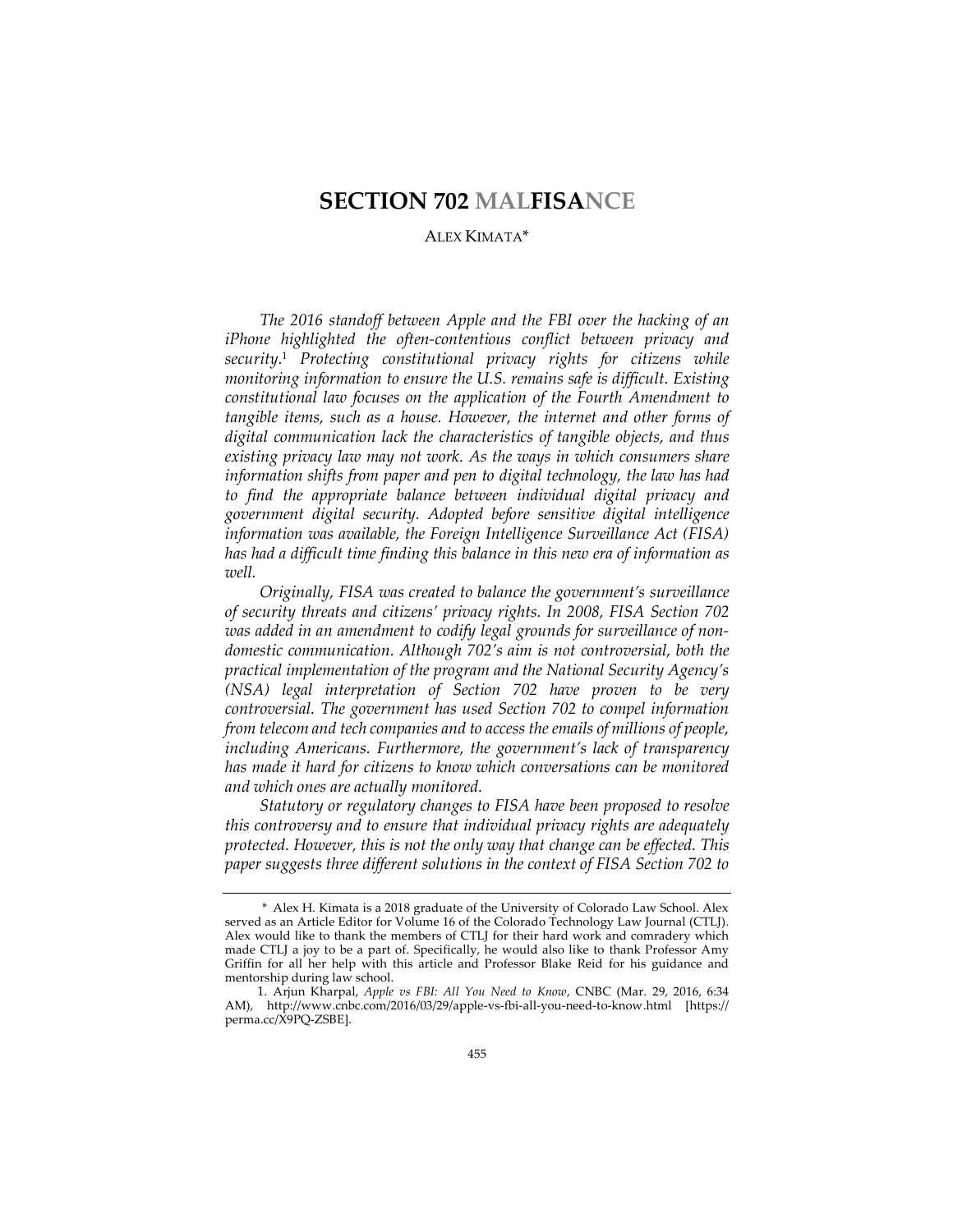#### 456 COLO. TECH. L.J. [Vol. 16.2

*ensure that individual privacy safeguards are protected: (1) change the FISA court, (2) strengthen consumer rights, and (3) forge privacy rights by companies.*

| L. |         |                                                                  |  |
|----|---------|------------------------------------------------------------------|--|
|    |         |                                                                  |  |
|    |         | B. The Impact of the Disclosures on PRISM Companies and the      |  |
|    |         |                                                                  |  |
|    |         | C. Permissible and Prohibited Surveillance under FISA464         |  |
|    | $D_{-}$ |                                                                  |  |
| H. |         |                                                                  |  |
|    |         |                                                                  |  |
|    | B.      | How Consumers Can Create Their Own Privacy Rights473             |  |
|    |         | C. Companies Can Protect Privacy Rights by Using Their Influence |  |
|    |         |                                                                  |  |
|    |         |                                                                  |  |
|    |         |                                                                  |  |

### **INTRODUCTION**

Today, it is not surprising that privacy and national security interests clash. At its most basic, privacy seeks to keep information private, yet security, especially national security, depends on the opposite—uncovering information so that protective measures can be taken. As information shifts to a digital medium, so has the battle between privacy and national security. Although President Donald Trump has suggested that his solution to this dilemma is to handwrite everything and deliver it by courier,<sup>2</sup> this solution is neither feasible nor practical. Instead, a solution that balances digital privacy and national security is needed.

The Foreign Intelligence Surveillance Act (FISA) was supposed to provide this solution. However, as described below, the application of FISA has failed to provide adequate privacy protections. This paper examines the shortcomings of FISA and advocates for reforms.

In Part I, this paper examines the shortcomings of Section 702 of FISA, by providing the background on how the public became aware of this section of FISA, the negative impact these disclosures had on the public, and how the current implementation of Section 702 of FISA violates the privacy rights of U.S. citizens. Part II examines possible fixes to this problem, focusing on three different solutions: (1)

<sup>2.</sup> Chris Matyszczyk, *Donald Trump: 'No Computer Is Safe,' So Use a Courier Instead*, CNET (Jan. 1, 2017, 8:28 AM), https://www.cnet.com/news/donald-trump-no-computer-issafe-use-courier-russian-hacking/ [https://perma.cc/3QGT-BCVV].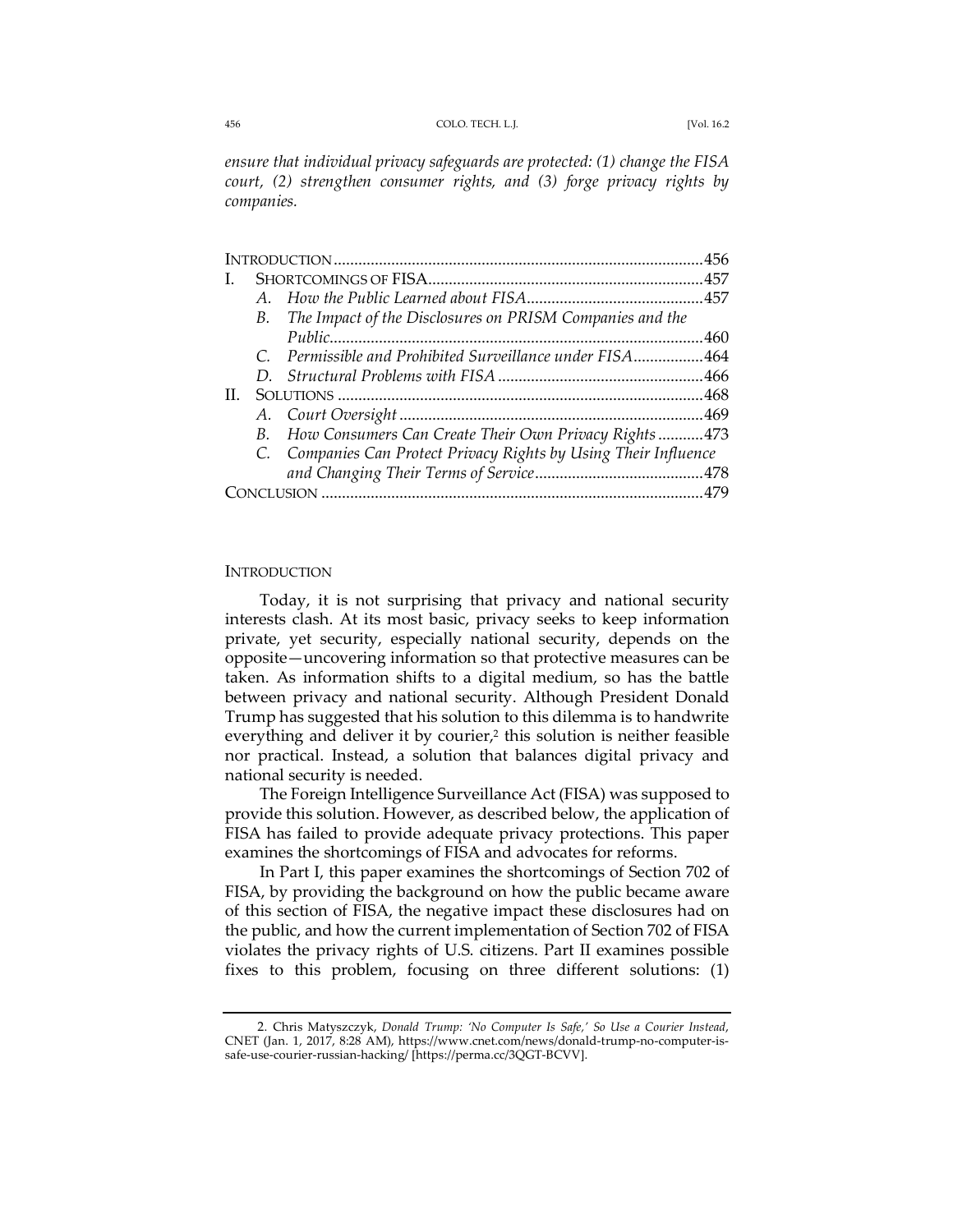changing the way judges overseeing FISA are selected, (2) encouraging private U.S. citizens to strengthen their own privacy rights, and (3) encouraging major technology companies like Google to prioritize privacy rights for their customers.

## I. SHORTCOMINGS OF FISA

## *A. How the Public Learned about FISA*

In June 2013, the U.S. population was first made acutely aware of just how expansive the government surveillance program was.<sup>3</sup> Edward Snowden, who was then an unknown former employee of the NSA, secretly met with Washington Post and The Guardian journalists in Hong Kong to discuss the program.<sup>4</sup> On June 5, 2013, The Guardian, published a report stating that, via a court order, the NSA was collecting telephone records from millions of Verizon customers.<sup>5</sup> The following day, the Washington Post published NSA slides that showed a top-secret program named Planning Tool for Resource Integration Synchronization and Management (PRISM).<sup>6</sup> The disclosures revealed that the government used PRISM to compel major technology companies to hand over user data related to foreign communications traffic.7 The paper alleged that major telecom and tech companies were involved, including Microsoft, Yahoo, Google, Facebook, Paltalk, AOL, Skype, YouTube, and Apple.<sup>8</sup>

However, many companies angrily denied such accusations when contacted by the Washington Post to confirm their participation in the program: "We do not provide any government organization with direct access to Facebook servers," Joe Sullivan, the Chief Security Officer of Facebook responded.9 Apple said that "[w]e have never heard of PRISM . . . . We do not provide any government with direct access to our servers, and any government agency requesting customer data must get a court order."10 Google issued a denial stating

<sup>3.</sup> Barton Gellman, Aaron Blake, & Greg Miller, *Edward Snowden Comes Forward as Source of NSA Leaks*, WASH. POST (June 9, 2013), https://www.washingtonpost.com/politics/ intelligence-leaders-push-back-on-leakers-media/2013/06/09/fff80160-d122-11e2-a73e-826d299ff459\_story.html [https://perma.cc/4C83-N7V5].

<sup>4</sup>*. Id.*

<sup>5.</sup> Glenn Greenwald, *NSA Collecting Phone Records of Millions of Verizon Customers Daily*, THE GUARDIAN (June 6, 2013, 6:05 AM), https://www.theguardian.com/world/2013/ jun/06/nsa-phone-records-verizon-court-order [https://perma.cc/4AAG-UE4N].

<sup>6</sup>*. NSA Slides Explain the PRISM Data-Collection Program*, WASH. POST (June 6, 2013), http://www.washingtonpost.com/wp-srv/special/politics/prism-collection-documents/ [https://perma.cc/DW3C-55EV].

<sup>7</sup>*. Id.*

<sup>8</sup>*. Id.*

<sup>9.</sup> Chenda Ngak, *Apple, Google, Facebook, Yahoo, Microsoft, Paltalk, AOL Issue Statements of Denial in NSA Data Mining*, CBS NEWS (June 7, 2013, 2:44 PM), http:// www.cbsnews.com/news/apple-google-facebook-yahoo-microsoft-paltalk-aol-issuestatements-of-denial-in-nsa-data-mining/ [https://perma.cc/895B-SXQK].

<sup>10.</sup> Barton Gellman & Laura Poitras, *U.S. British Intelligence Mining Data from Nine U.S. Internet Companies in Broad Secret Program*, WASH. POST (June 7, 2013), https://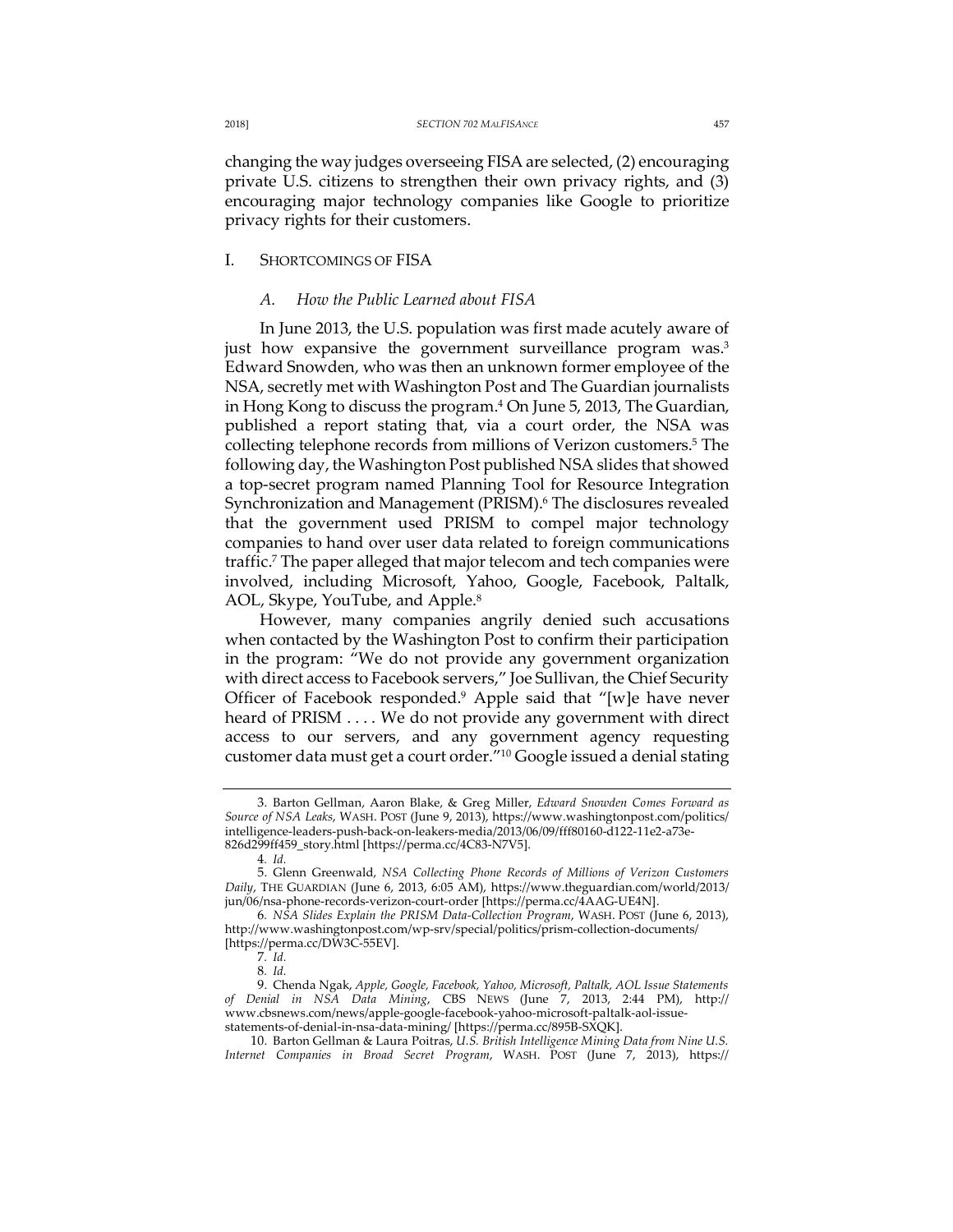that, "Google cares deeply about the security of our users' data. We disclose user data to government in accordance with the law . . . but Google does not have a 'back door' for the government to access private user data."11 Microsoft issued a statement saying that

we provide customer data only when we receive a legally binding order or subpoena to do so, and never on a voluntary basis. In addition, we only ever comply with orders for requests about specific accounts or identifiers. If the government has a broader voluntary national security program to gather customer data, we don't participate in it.<sup>12</sup>

Yahoo's denial stated that, "Yahoo! takes users' privacy very seriously . . . [w]e do not provide the government with direct access to our servers, systems, or network."13

Two days later, President Obama responded to the reports in a speech that verified the existence of both programs.<sup>14</sup> Obama stated he took seriously his duty to keep the American people safe while also respecting their privacy. "[W]e [were] striking this balance between the need to keep the American people safe and our concerns about privacy, because there are some trade-offs involved," he stated,15

Modest encroachments on privacy that are involved in getting phone numbers or duration without a name attached and not looking at content- that on, you know, net, it was worth us doing. It's important to recognize that you can't have a hundred percent security and also then have a hundred percent privacy and zero inconvenience. You know, we're going to have to make some choices as a society.16

Furthermore, President Obama defended the program saying,

I will leave this office at some point, sometime in the last—next three and a half years, and after that, I will be a private citizen. And I suspect that, on a list of people who might be targeted so

www.washingtonpost.com/investigations/us-intelligence-mining-data-from-nine-usinternet-companies-in-broad-secret-program/2013/06/06/3a0c0da8-cebf-11e2-8845 d970ccb04497\_story.html [https://perma.cc/3YKN-8SXL].

<sup>11.</sup> Glenn Greenwald & Ewen MacAskill, *NSA Prism Program Taps in to User Data of Apple, Google and Others*, THE GUARDIAN (June 7, 2013, 15:23), https://www.theguard ian.com/world/2013/jun/06/us-tech-giants-nsa-data [https://perma.cc/NB85-KP83].

<sup>12.</sup> Gellman & Poitras, *supra* note 10.

<sup>13</sup>*. Id.*

<sup>14.</sup> President Barack Obama, *Statement by the President*, WHITE HOUSE (June 7, 2013, 9:01 AM), https://www.whitehouse.gov/the-press-office/2013/06/07/statement-president [https:// perma.cc/3DUY-TZWU].

<sup>15.</sup> President Barack Obama, *Obama's Remarks on NSA Controversy*, WALL ST. J. (June 7, 2013), http://blogs.wsj.com/washwire/2013/06/07/transcript-what-obama-said-onnsa-controversy/ [https://perma.cc/82FP-YXAP].

<sup>16.</sup> Obama, *supra* note 14.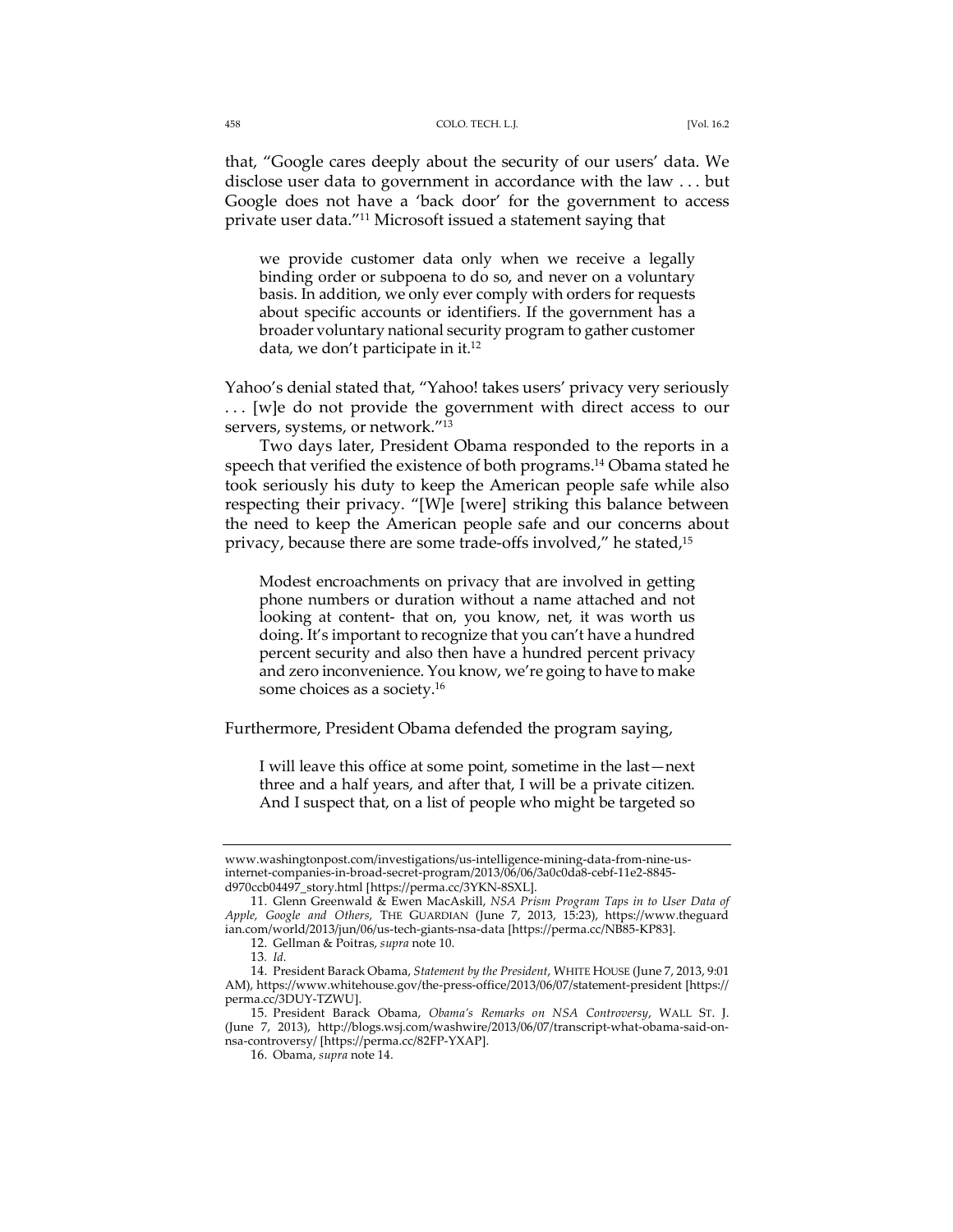that somebody could read their emails or listen to their phone calls, I'd probably be pretty high on that list. It's not as if I don't have a personal interest in making sure my privacy is protected.17

As newspapers continued to investigate government surveillance, the government continued to act in the name of security. The Washington Post published reports that the NSA was "harvesting" hundreds of millions of contact lists from personal e-mail and instant messaging accounts outside of the United States.<sup>18</sup> Because large technology companies, like Google and Facebook, maintain extensive data centers around the world to balance their servers, the NSA was able to collect large amounts of data.<sup>19</sup> The Washington Post also published links disclosing a new program called MUSCULAR, which collected millions of records every day from internal Yahoo and Google networks.20 The Washington Post disclosed that, in the previous 30 days since its data collection, U.S. surveillance allegedly collected 181,280,466 new records, including metadata recording the sender, recipient, and the content of emails.<sup>21</sup> Surveillance obtained these interactions from looking at undisclosed interception points along fiber optic cables.<sup>22</sup> When the Washington Post contacted the NSA, the NSA reiterated that it was discovering and developing intelligence about valid foreign intelligence targets—"NSA applies attorney general-approved processes to protect the privacy of U.S. persons minimizing the likelihood of their information in our targeting, collection, processing, exploitation, retention, and dissemination"23 In response, Google stated the company has "long been concerned about the possibility of this kind of snooping" and did not provide the government with access to its systems.<sup>24</sup> Yahoo also denied cooperating, stating "we have strict controls in place to protect the security of our data center, and we have not given access to our data centers to the NSA or to any other government agency."<sup>25</sup>

<sup>17</sup>*. Id.*

<sup>18.</sup> Barton Gellman & Ashkan Soltani, *NSA Collects Millions of E-mail Address Books Globally*, WASH. POST (Oct. 14, 2013), https://www.washingtonpost.com/world/ national-security/nsa-collects-millions-of-e-mail-address-books-globally/2013/10/14/8e58b5 be-34f9-11e3-80c6-7e6dd8d22d8f\_story.html?utm\_term=.904188b70c19 [https://perma.cc/3Y Z6-L2G5].

<sup>19</sup>*. Id.*

<sup>20.</sup> Barton Gellman & Ashkan Soltani, *NSA Infiltrates Links to Yahoo, Google Data Centers Worldwide, Snowden Documents Say*, WASH. POST (Oct. 30, 2013), https:// www.washingtonpost.com/world/national-security/nsa-infiltrates-links-to-yahoo-googledata-centers-worldwide-snowden-documents-say/2013/10/30/e51d661e-4166-11e3-8b74 d89d714ca4dd\_story.html [https://perma.cc/9E28-DYMM].

<sup>21</sup>*. Id.*

<sup>22</sup>*. Id.*

<sup>23</sup>*. Id.*

<sup>24</sup>*. Id.*

<sup>25</sup>*. Id.*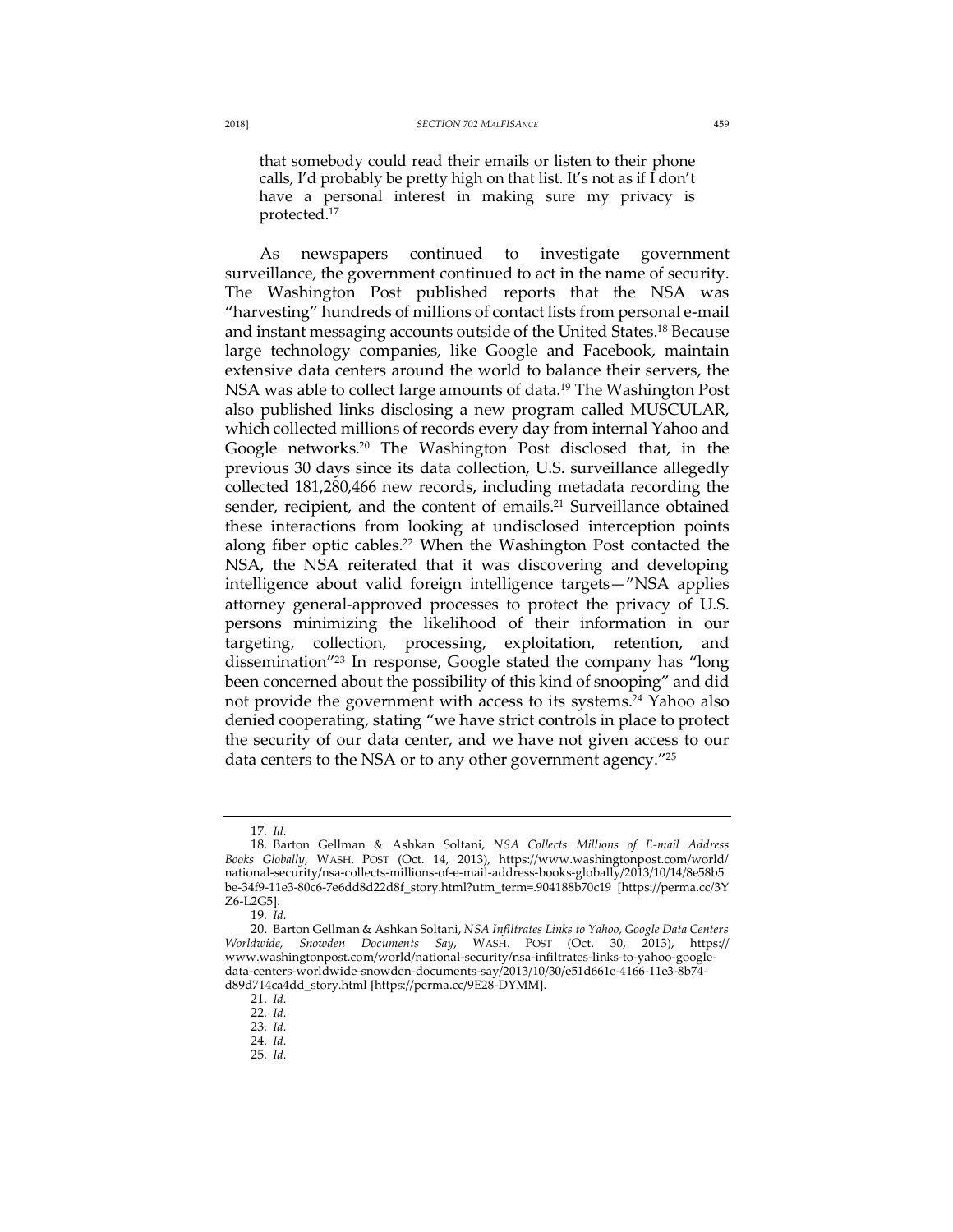#### 460 COLO. TECH. L.J. [Vol. 16.2

As more evidence is uncovered, it is becoming clearer that these blanket denials by the technology companies are false.<sup>26</sup> In some cases, it appears the government actively mandated that companies not disclose the program.27 However, this fails to explain why the companies maintained such strong denials, instead of merely offering blanket statements regarding their inability to talk about national security. In other instances, data has emerged that suggests the companies not only complied with government orders but facilitated processes and technology to make government surveillance easier than required by law.28 These processes included the creation of separate systems that the government had access to and processes that expedited governmental requests.<sup>29</sup>

## *B. The Impact of the Disclosures on PRISM Companies and the Public*

The public and legal impact of these disclosures illustrates just how seriously consumers take their privacy rights. The disclosures have had a serious impact on both consumer expectations of privacy and the U.S. economy. In particular, the disclosures forced PRISM companies to begin to take action to assuage their customer's fears. Facebook and Microsoft both lobbied and eventually disclosed the total number of government requests they received (although these were total numbers and not reserved just for FISA requests). Facebook disclosed that it received between 9,000 and 10,000 requests in the second-half of 2012.30 Microsoft later revealed it received between  $6,000$  and  $7,000$  requests for data in the second-half of the year.<sup>31</sup> Facebook disclosed that it received between 18,000 to 19,000 requests in the second-half of 2012.32 Google refused to release numbers, arguing that blanket number requests lose value without an

<sup>26.</sup> Alexis Kleinman, *NSA: Tech Companies Knew about PRISM the Whole Time*, HUFFINGTON POST (Mar. 20, 2014), http://www.huffingtonpost.com/2014/03/20/nsa-prismtech-companies\_n\_4999378.html [https://perma.cc/7WEV-W2MY].

<sup>27.</sup> Grace Wyler, *All the PRISM Data the Tech Giants Have Been Allowed to Disclose So Far*, MOTHERBOARD (June 19, 2013, 12:40 PM), https://motherboard.vice.com/en\_us/article/ all-the-prism-data-the-tech-giants-have-been-allowed-to-disclose-so-far [https://perma.cc/G 72S-QCPC].

<sup>28.</sup> Connor Simpson, *How Google and Facebook May Help with the NSA and PRISM*, THE ATLANTIC (June 8, 2013), http://www.theatlantic.com/technology/archive/2013/06/howgoogle-and-facebook-cooperated-nsa-and-prism/314459/ [https://perma.cc/84F3-BLNP].

<sup>29</sup>*. Id.*

<sup>30.</sup> Ted Ullyot, *Facebook Releases Data, Including All National Security Requests*, FACEBOOK (June 14, 2013), http://newsroom.fb.com/news/2013/06/facebook-releases-data-including-allnational-security-requests/ [https://perma.cc/A4WM-H9M2].

<sup>31</sup>*. Microsoft's U.S. Law Enforcement and National Security Requests for Last Half of 2012*, MICROSOFT (June 14, 2013), http://blogs.microsoft.com/on-the-issues/2013/06/14/microsoftsu-s-law-enforcement-and-national-security-requests-for-last-half-of-2012/#sm.000xd0urq10 zgex9v2z2fskr3yxdi [https://perma.cc/92P8-MHWV].

<sup>32.</sup> Ullyot, *supra* note 30.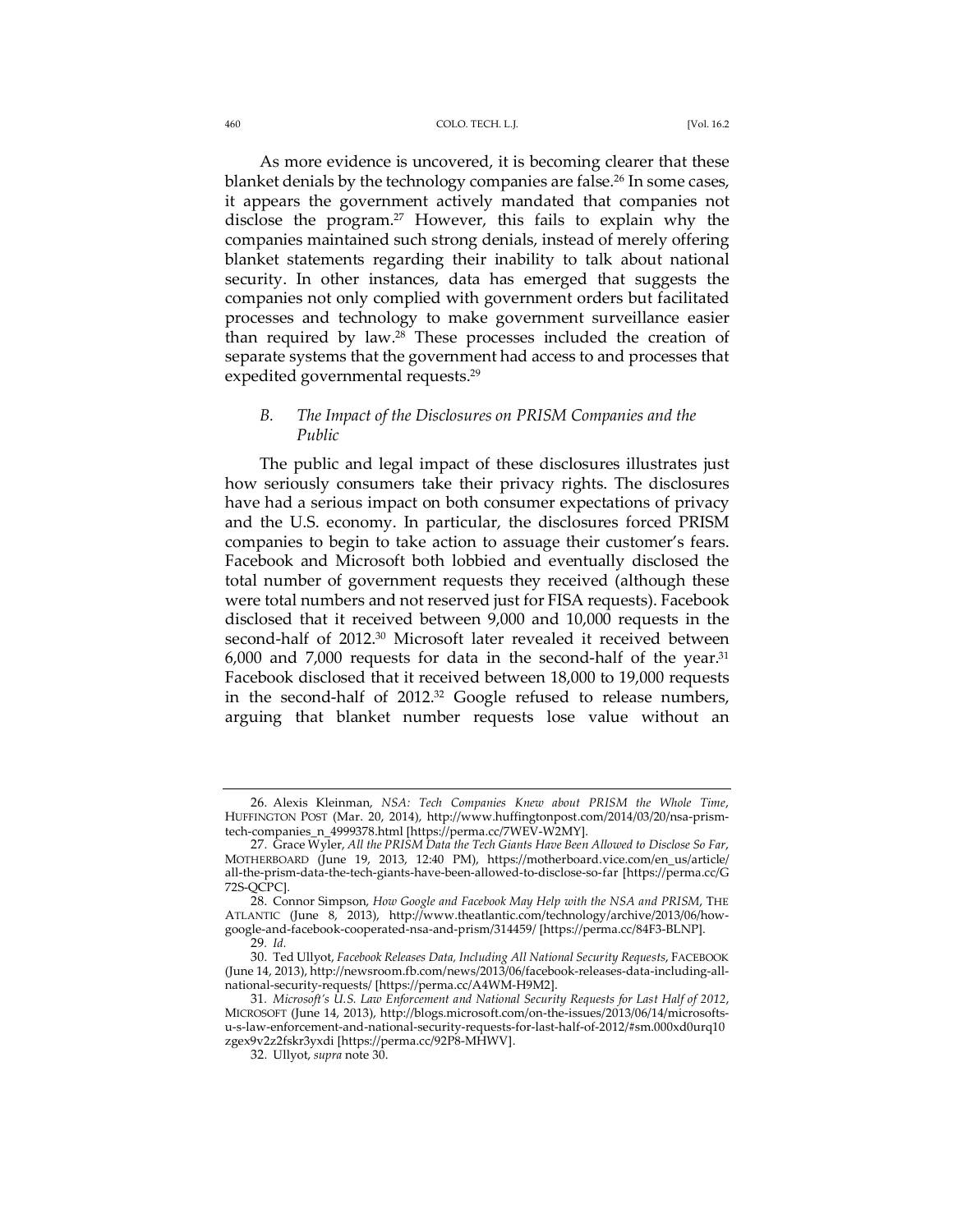explanation of what type of government request they responded to.<sup>33</sup> Twitter later published a statement in support of Google.<sup>34</sup> Google, along with Microsoft, later sued the federal government for the right to publish this information.35

Google's point is valid. Companies had previously published figures of the number of requests they received from the government but had to exclude the number under FISA as it was a secret program. Without this context, any such publications were not even newsworthy. Within the year, the government recognized the potential problems with the current disclosure rules and for the first time changed its policy to allow PRISM companies to disclose just how many PRISM requests they received each month.<sup>36</sup> Still, these figures were not unrestricted as many privacy activists had hoped; instead, they were a compromise. Companies were only allowed to release ranges instead of precise numbers of requests, and they were not permitted to discuss the details of the requests or the identities of the users involved.<sup>37</sup> Furthermore, as part of the compromise, Google, Facebook, and several other tech companies dropped their suit, seeking the ability to publish more information.<sup>38</sup>

The published data showed that PRISM requests were not isolated to a few requests per year. Google data showed it received fewer than 1,000 requests between July and December of 2012, which covered between 12,000 and 12,999 accounts.<sup>39</sup> From January to June 2013 it received under 1,000 requests affecting between 9,000 and 9,999 accounts.40 During this same time period, Yahoo received between 30,000 to 30,999 requests, and Facebook received requests covering between 5,000 and 5,999 accounts.<sup>41</sup>

Although it is hard to determine just how large an impact these revelations had on people's privacy expectations, the available data suggested the impact was significant. In 2013, the Wall Street Journal reported that AT&T's desired acquisition of Vodafone was being

<sup>33.</sup> Motion for Declaratory Judgement, Google v. U.S., https://assets.document cloud.org/documents/716102/google-foreign-intelligence-surveillance-court.pdf (last visited June 14, 2018) [https://perma.cc/N67V-U588].

<sup>34</sup>*.* Dieter Bohn, *Google Opts Out of FISA Disclosure Deal Made by Facebook and Microsoft, Calls It 'A Step Back for Users;' Twitter Agrees,* THE VERGE (June 15, 2013, 12:24 A.M.), https://www.theverge.com/2013/6/15/4432368/google-opts-out-of-fisa-disclosure-dealmade-by-facebook-and [https://perma.cc/H3KF-V6JL].

<sup>35.</sup> Rory Carroll, *Microsoft and Google to Sue Over US Surveillance Requests*, THE GUARDIAN (Aug. 30, 2013, 20:28), www.theguardian.com/law/2013/aug/31/microsoftgoogle-sue-us-fisa [https://perma.cc/T7LN-AMZX].

<sup>36.</sup> James O'Toole, *Requests*, CNN (Feb. 3, 2014), http://money.cnn.com/2014/02/03/tech nology/security/fisa-data/ [https://perma.cc/DV6Q-RET3].

<sup>37</sup>*. Id.*

<sup>38.</sup> Richi Jennings, *Closely Examined IT Companies Disclose FISA Requests*, COMPUTERWORLD (Feb. 4, 2014, 6:41 AM), http://www.computerworld.com/ article/2475737/it-management/closely-examined-it-companies-disclose-fisa-requests.html [https://perma.cc/5Y5F-LPWW].

<sup>39.</sup> O'Toole, *supra* note 36.

<sup>40</sup>*. Id.*

<sup>41</sup>*. Id.*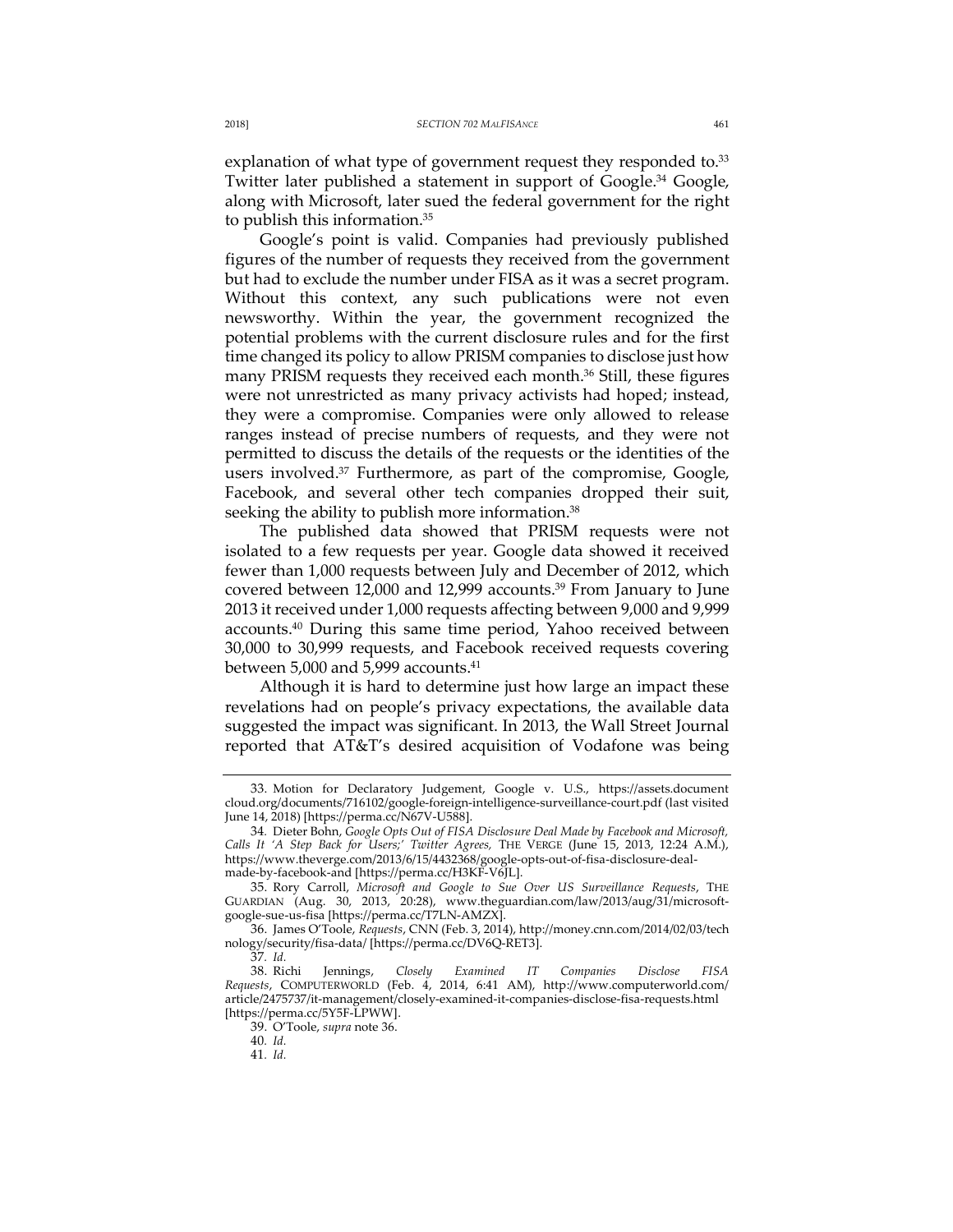#### 462 COLO. TECH. L.J. [Vol. 16.2

scrutinized because of AT&T's interactions with NSA surveillance programs.42 Specifically, European officials were worried about entangling their communications with USA governmental surveillance.<sup>43</sup> That same year, Cisco systems reported a sales slump of twelve percent in international orders, including twenty-five percent in Brazil and thirty percent in Russia.<sup>44</sup> In fact, Cisco's sales were expected to decrease by ten percent for the quarter.<sup>45</sup> This was due to a report in which the National Institute of Standards and Technology $46$ had told companies that Cisco's cryptographic standards may have been undermined by NSA surveillance.<sup>47</sup> Additionally, these revelations spurred Norway and Brazil to reject U.S. cloud based providers and start building their own services.<sup>48</sup> Indeed, many competitive foreign companies started marking their products as "NSA proof."49 In all, it is estimated that this disclosure cost the US economy \$180 billion by 2016.<sup>50</sup>

All of this might be concerning but excusable if it were contemplated as part of FISA Section 702. However, Section 702, which provides legal justification for many of these programs, is only supposed to target foreign surveillance.<sup>51</sup> Congress specifically contemplated as much in discussions about FISA, and this discussion is reflected in the structure of FISA; Section 702 concerns foreign surveillance whereas Sections 703 and 704 specifically contemplate domestic surveillance (and contain much more stringent surveillance requirements to ensure compliance with constitutional protections for persons in the U.S.).52

<sup>42.</sup> Anton Troianovski, Thomas Gryta, & Sam Schechner, *NSA Fallout Thwarts AT&T*, WALL ST. J. (Oct. 30, 2013, 7:32 PM), http://www.wsj.com/articles/SB100014240527023 04073204579167873091999730 [https://perma.cc/PF2B-HXMS].

<sup>43</sup>*. Id.*

<sup>44.</sup> Richard Waters, *Cisco Cites Emerging Markets Backlash on NSA Leaks for Sales Slump*, FIN. TIMES (Nov. 13, 2013), https://www.ft.com/content/445c67ce-4cb1-11e3-958f-00144feab dc0 [https://perma.cc/8XKD-6CDR].

<sup>45</sup>*. Id.*

<sup>46.</sup> Jeff Larson, *NIST to Review Standards After Cryptographers Cry Foul Over NSA Meddling*, PROPUBLICA (Nov. 4, 2013, 3:05 PM), https://www.propublica.org/article/nist-toreview-standards-after-cryptographers-cry-foul-over-nsa-meddling [https://perma.cc/6YRY -8JQG].

<sup>47.</sup> Trevor Timm, *How NSA Mass Surveillance is Hurting the U.S. Economy*, ELEC. FRONTIER FOUND. (Nov. 25, 2013), https://www.eff.org/deeplinks/2013/11/how-nsa-masssurveillance-hurting-us-economy [https://perma.cc/HJY8-X4S4].

<sup>48.</sup> Laura K. Donohue, *High Technology, Consumer Privacy, and U.S. National Security*, GEO. LAW CTR. (2015), http://scholarship.law.georgetown.edu/cgi/viewcontent.cgi?article =2469&context=facpub [https://perma.cc/6DS7-DL6L].

<sup>49</sup>*. Id.*

<sup>50</sup>*. How NSA Mass Surveillance is Hurting the U.S. Economy*, ELEC. FRONTIER FOUND. (Nov. 25, 2013), https://www.eff.org/deeplinks/2013/11/how-nsa-mass-surveillance-hurtingus-economy [https://perma.cc/HJY8-X4S4].

<sup>51.</sup> 50 U.S.C. § 1881(a) (2012).

<sup>52.</sup> Laura K. Donohue, *Section 702 and the Collection of International Telephone and Internet Content*, 38 HARV. J.L & PUB. POL'Y 117 (2015), http://scholarship.law.george town.edu/cgi/viewcontent.cgi?article=2364&context=facpub [https://perma.cc/6DS7-DL6L].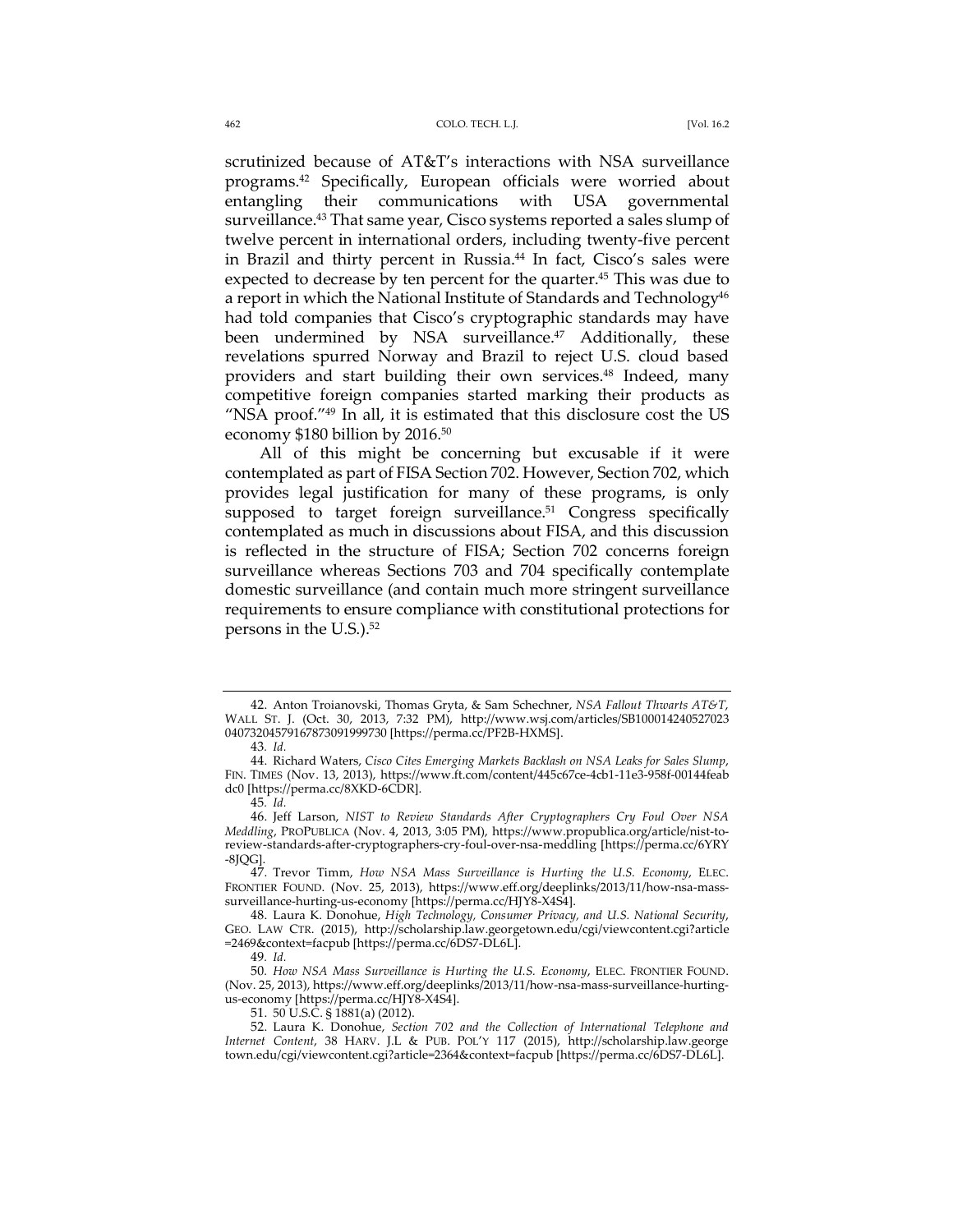#### 2018] *SECTION 702 MALFISANCE* 463

Therefore, violations of FISA Section 702 do not merely risk violating the public's trust and notions of privacy, but may impinge upon real constitutional concerns regarding privacy.<sup>53</sup> As opposed to the theoretical concerns that some scholars express about other privacy matters,<sup>54</sup> violations of Section 702 have already had real practical impacts on Americans' liberty. Although the NSA is supposed to collect the data to address national security concerns, it has admitted to actively sharing data of Americans with other law enforcement agencies.<sup>55</sup> This policy, called "parallel sharing," is implemented when one agency tips off other law enforcement agencies about a past or future illegal action, and the other law enforcement agency finds a different excuse to uncover the information.<sup>56</sup> This policy exists despite the fact that FISA was supposed to target foreign intelligence only. Furthermore, with regard to defendants, Section 702 requires that each criminal defendant be notified when they are monitored. However, up until 2013, no criminal defendant had ever received such notice. After the New York Times reported that the U.S. Department of Justice (DOJ) had misled the Supreme Court<sup>57</sup> and was evading its notice obligations, the government quickly issued five notices in the next six months. However, any hope that the government had turned a corner was quickly dashed. Notices of FISA are still extremely rare, with the Intercept reporting that their review only found 10 people who received notices of 702 surveillance.58

As a result, defendants' rights are almost certainly being infringed, but the defendants have no way of knowing about the infringement because they do not receive notice. Because they do not receive notice, there is no way to challenge the secret surveillance in court. And finally, because there is no way to challenge the secret surveillance, there is no way to find out if defendants were entitled to notice in the first place.

This catch-22 directly affects the lives of the defendants. It also speaks to the problems of the FISA Section 702 program and government surveillance programs in general; it is hard to know if the

<sup>53</sup>*. Id.*

<sup>54</sup>*.* For example, using big data in the Internet of Things to invade privacy consumers. 55. Hanni Fakhoury, *DEA and NSA Team Up to Share Intelligence, Leading to Secret Use of Surveillance in Ordinary Investigations*, ELEC. FRONTIER FOUND. (Aug. 6, 2013), https://www.eff.org/deeplinks/2013/08/dea-and-nsa-team-intelligence-laundering [https:// perma.cc/LQ9V-LL5S].

<sup>56</sup>*. E.g.*, *id.*

<sup>57.</sup> Memorandum & Order, Foreign Intelligence Surveillance Ct., Nov. 6, 2015, https://www.emptywheel.net/wp-content/uploads/2016/04/151106-702-Reauthorizati on.pdf [https://perma.cc/MBT6-U5ZG].

<sup>58.</sup> Trevor Aaronson, *NSA Secretly Helped Convict Defendants in U.S. Courts, Classified Documents Reveal*, INTERCEPT (Nov. 30, 2017, 8:29 AM), https://theintercept.com/2017/ 11/30/nsa-surveillance-fisa-section-702/ [https://perma.cc/7C2Q-AJLE]; *see also* Patrick C. Toomey, *Why Aren't Criminal Defendants Getting Notice of Section 702 Surveillance—Again?*, JUST SECURITY (Dec. 11, 2015, 9:01 AM), https://www.justsecurity.org/28256/arent-criminaldefendants-notice-section-702-surveillance-again [https://perma.cc/KW35-YYHW].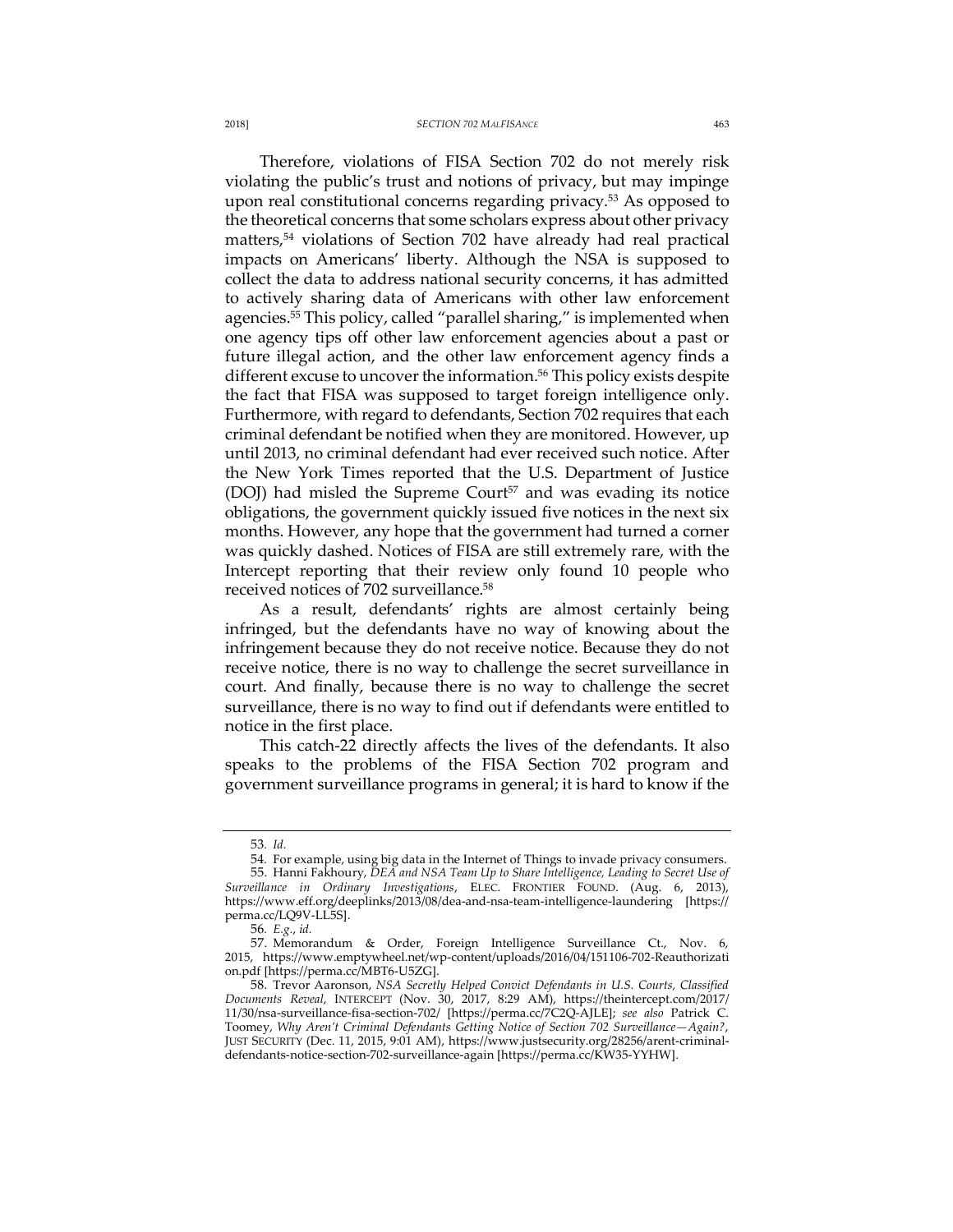government is breaking the law unless you receive notice of the infraction. Without notice, it is impossible to challenge the government action.

### *C. Permissible and Prohibited Surveillance under FISA*

The September 11, 2001 attacks were the beginning of significant changes within FISA. However, it was not the beginning of the Act. The original version of FISA was introduced by Senator Ted Kennedy and signed by President Carter in 1978.59 It is somewhat ironic that the bill was originally aimed at confronting abuses of power by former president Richard Nixon, who used presidential resources to spy on political groups.60 FISA became a solution for dealing with the difficult balance between judicial and congressional oversight of government surveillance programs and protection of national security.<sup>61</sup> It provided for judicial oversight (using the Foreign Intelligence Surveillance Court (FISC)) and congressional oversight through briefing.62 FISA allows for surveillance without a court order for up to a year unless the "surveillance will acquire the contents of any communication to which a United States person is a party."63

Judicial approval of surveillance of a United States person is governed by 50 USC § 1801(f), and is required for: (1) acquisition of data of people who are American, who live in the U.S., and have a reasonable expectation of privacy, and who would require a warrant for law enforcement purposes, (2) the data (to or from) a person in the U.S. if the government has not obtained his/her consent, (3) the intentional acquisition of radio communication if both parties live in the U.S. and there is a reasonable expectation of privacy, and (4) anything other than wire or radio communication if there is a reasonable expectation of privacy.64 What FISA left open was the question of surveillance of data from parties that are both not Americans and not in the U.S. but whose data traveled in the U.S.

Following the September 11 attacks, President Bush authorized the NSA to surveil Americans and others within the United States to search for evidence of terrorism without court-approved warrants.<sup>65</sup> He justified the program as providing the security and flexibility necessary to target and solve threats. The program authorized the NSA to start collection on a wide range of intelligence, including bulk

<sup>59</sup>*. The Foreign Intelligence Surveillance Act of 1978*, DOJ, https://it.ojp.gov/Privacy Liberty/authorities/statutes/1286 (last visited Feb. 18, 2017) [https://perma.cc/2JC6-SHQS]. 60*. Id.*

<sup>61</sup>*. Id.*

<sup>62</sup>*. Id.*

<sup>63.</sup> 50 U.S.C. § 1802 (2012). 64. 50 U.S.C. § 1801 (2012).

<sup>65</sup>*. See, e.g.*, James Risen & Eric Lichtblau, *Bush Lets U.S. Spy on Callers without Courts*, N.Y. TIMES (Dec. 16, 2005), http://www.nytimes.com/2005/12/16/politics/bush-lets-us-spyon-callers-without-courts.html?\_r=0 [https://perma.cc/M9SV-4PLL].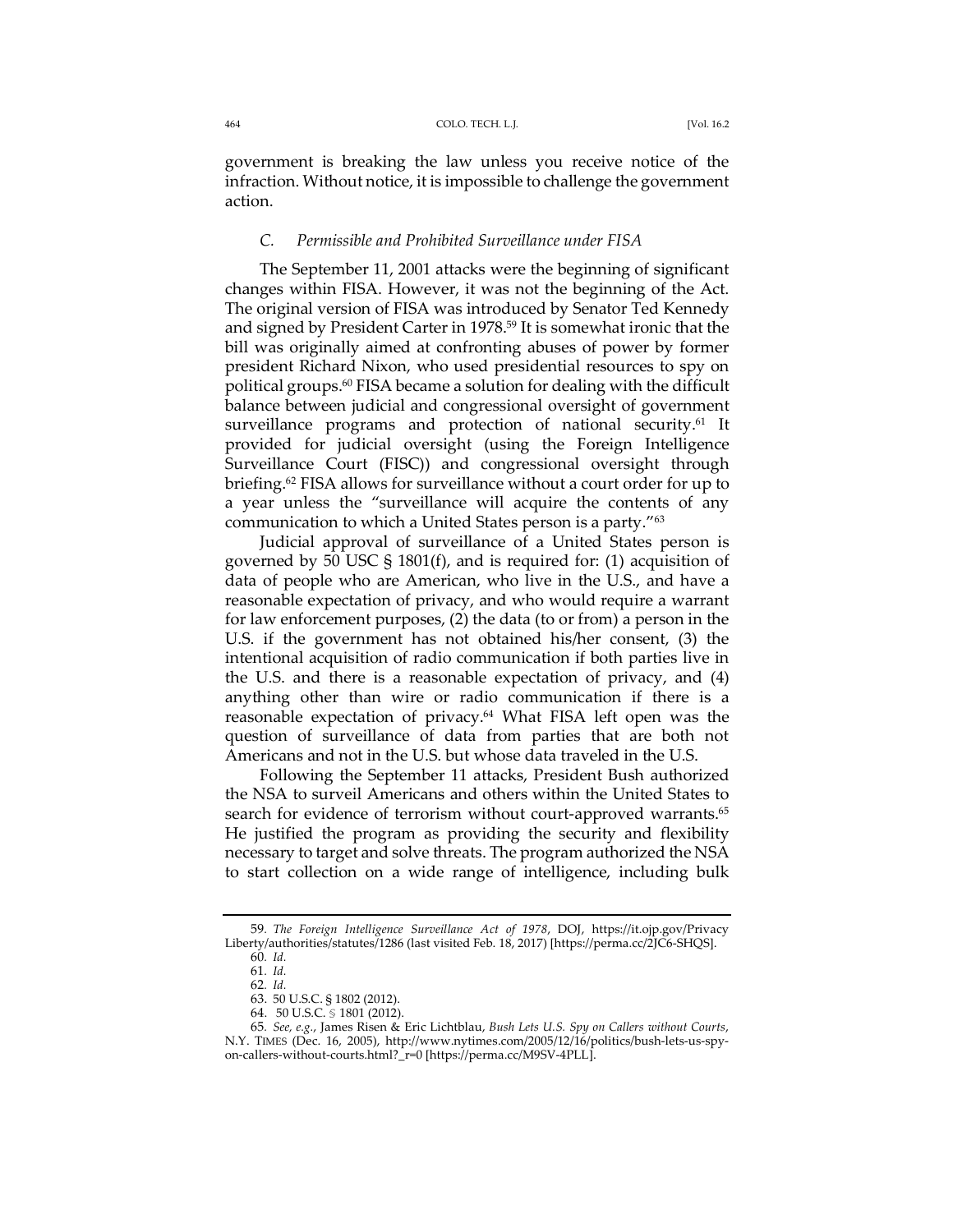information of telephony metadata, online metadata, telephony content, and online content.<sup>66</sup> Originally based on three theories (the President's inherent Article II authorities as commander in Chief, the 2001 Authorization for Use of Military Force, and the War Powers resolution) $n^{67}$  the Office of Legal Counsel initially declared all collection except the internet metadata to be legal.<sup>68</sup>

However, this authorization was met with both legal and public criticism. The program was first disclosed to the public in a December 15, 2005 New York Times article.<sup>69</sup> It was later revealed that the legal underpinnings for the surveillance program were the work of a single lawyer; DOJ later declared that it was inappropriate that the legal justification of the entire program was not fully vetted.<sup>70</sup> Therefore, in an effort to fully comply with both public opinion and legal pressure, the justifications for surveillance began to change.

A temporary legal justification was found in the Protect America Act, which President Bush signed into law in 2007.<sup>71</sup> It removed the warrant requirement for government surveillance of foreign intelligence targets "reasonably believed" to be outside of the United States.72 Precise evidence of the target outside the U.S. was not required, only reasonable procedures.<sup>73</sup> This act expired early in 2008, but its core values were soon moved into FISA. Congress passed the 2008 amendment to FISA, which added Section 702 to the original statute. FISA Section 702 empowered the Attorney General and Director of National Intelligence to target persons "reasonably believed to be located outside the United States to acquire foreign intelligence information" for a period of up to one year.<sup>74</sup>

Section 702(b) lays out the following limitations on acquiring the intelligence:

(a) [surveillance] may not intentionally target any person known at the time of acquisition to be located in the United States, (b) may not intentionally target a person reasonably believed to be located outside the United States if the purpose of such acquisition is to target a particular, known person reasonably believed to be in the United States, (c) may not intentionally

<sup>66.</sup> REPORT ON THE PRESIDENT'S SURVEILLANCE PROGRAM, OFFS. OF INSPECTORS GENERAL ET AL. (2009), https://oig.justice.gov/reports/2015/2009JointIGReportonthePSP.pdf [https://perma.cc/SJY4-G8JR]; Donohue, *supra* note 52.

<sup>67.</sup> UNCLASSIFIED REPORT ON THE PRESIDENT'S SURVEILLANCE PROGRAM, OFFS. OF INSPECTORS GENERAL ET AL. (2009), https://fas.org/irp/eprint/psp.pdf [https:// perma.cc/S7QM-MW2D].

<sup>68</sup>*. Id.*

<sup>69.</sup> Risen & Lichtblau, *supra* note 65.

<sup>70.</sup> UNCLASSIFIED REPORT ON THE PRESIDENT'S SURVEILLANCE PROGRAM, *supra* note 67. 71. Protect America Act of 2007, Pub. L. No. 110-55 (2007), https://www.justice.gov/ archive/ll/docs/text-of-paa.pdf [https://perma.cc/QA7Y-NAWV].

<sup>72</sup>*. Id.*

<sup>73</sup>*. Id.*

<sup>74.</sup> 50 U.S.C. § 1802 (2018).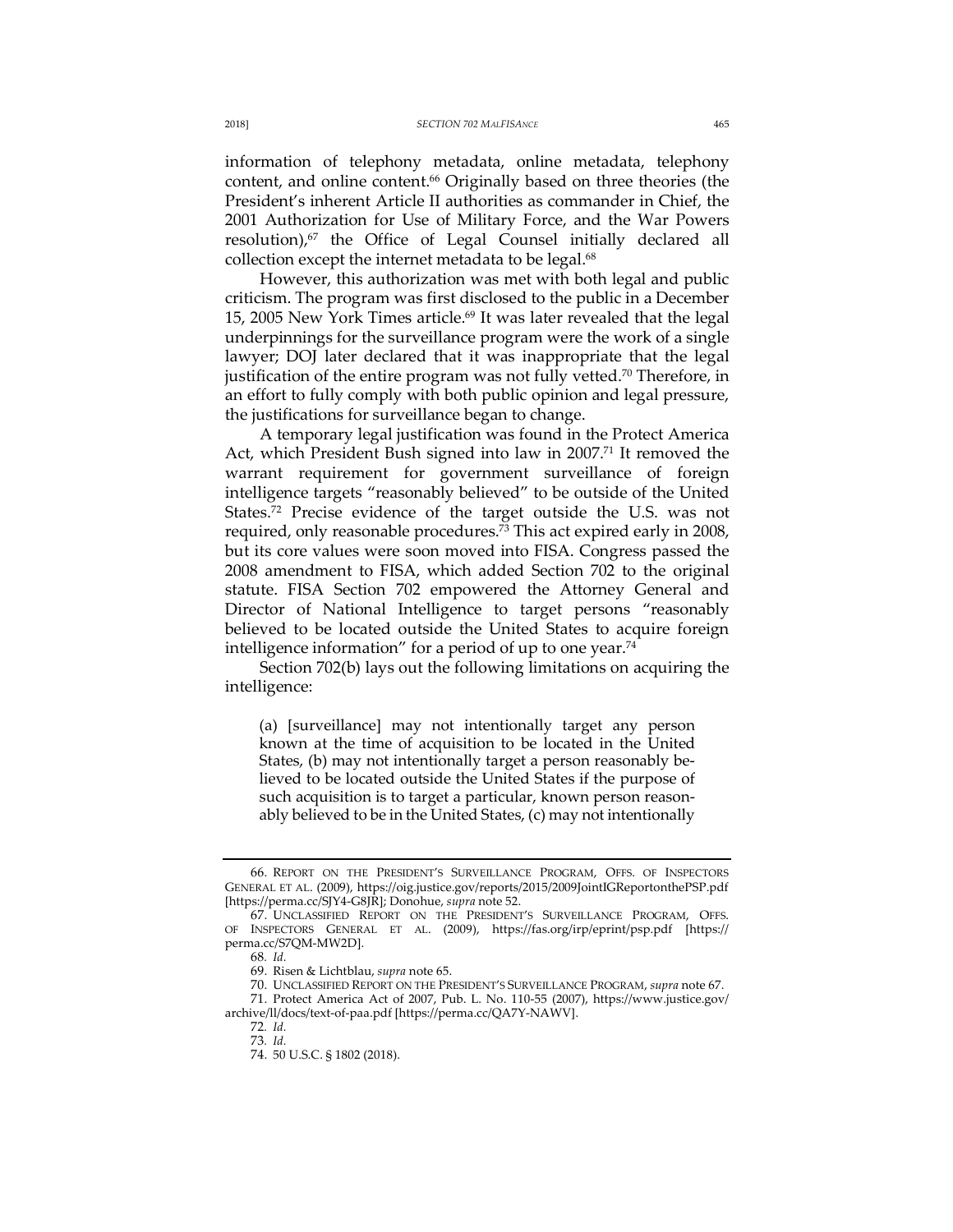#### 466 COLO. TECH. L.J. [Vol. 16.2

target a United States person reasonably believed to be located outside the United States, (d) may not intentionally acquire any communication as to which the sender and all intended recipients are known at the time of the acquisition to be located in the United States, and (e) shall be conducted in a manner consistent with the Fourth Amendment to the Constitution of the United States.75

Additionally, Section 702 lays out guidelines and procedures for targeting individuals and complying with the limitations set out in the act. The Attorney General and Director of National Intelligence must adopt targeting and minimization procedures consistent with Section 702.76 These targeting and minimization procedures must be provided to congressional intelligence committees, the Committees on the Judiciary of the Senate and House of Representatives, and the FISC.<sup>77</sup> Furthermore, the Attorney General must provide the FISC with written certification that procedures are in place for targeting and minimization that complies with the statute.<sup>78</sup>

## *D. Structural Problems with FISA*

Though FISA was intended to be a robust balance and compromise between privacy and security, revelations following Snowden's disclosures portray a program that has outgrown many privacy checks that were placed on it. Two important presumptions the NSA made are that a "person" is a non-U.S. person and that all targets are located outside the country.<sup>79</sup> Thus, without any evidence to the contrary, the NSA generally assumes that all targets are FISA Section 702 applicable. This interpretation promotes an "ignorance is bliss" mentality at best and more likely presents a perverse incentive to avoid verifying the identity and location of any targets.<sup>80</sup> Furthermore, the NSA has adopted procedures that allow analysts to acquire information about communications modes used by targets.<sup>81</sup> A plain reading of the statute only explicitly allows targeting of communications to and from the target as well as information the target holds.<sup>82</sup> Thus, the NSA has had to expand its reading and interpretation beyond the plain meaning of the statute to allows the PRISM and Upstream programs to exist.

<sup>75</sup>*. Id.*

<sup>76</sup>*. Id.*

<sup>77</sup>*. Id.* 78*. Id.*

<sup>79.</sup> OFF. OF GENERAL COUNSEL, FISA AMENDMENTS ACT OF 2008: SECTION 702 (2008), ELEC. FRONTIER FOUND. (Dec. 23, 2008), http://Eff.org/files/2014/06/30/fisa\_ amendments\_act\_summary\_document\_1.pdf [https://perma.cc/3E65-L6LM].

<sup>80.</sup> 50 U.S.C. § 1801(a) (2012).

<sup>81.</sup> Donohue, *supra* note 52, at 158.

<sup>82.</sup> 50 U.S.C. § 1801(f) (2012).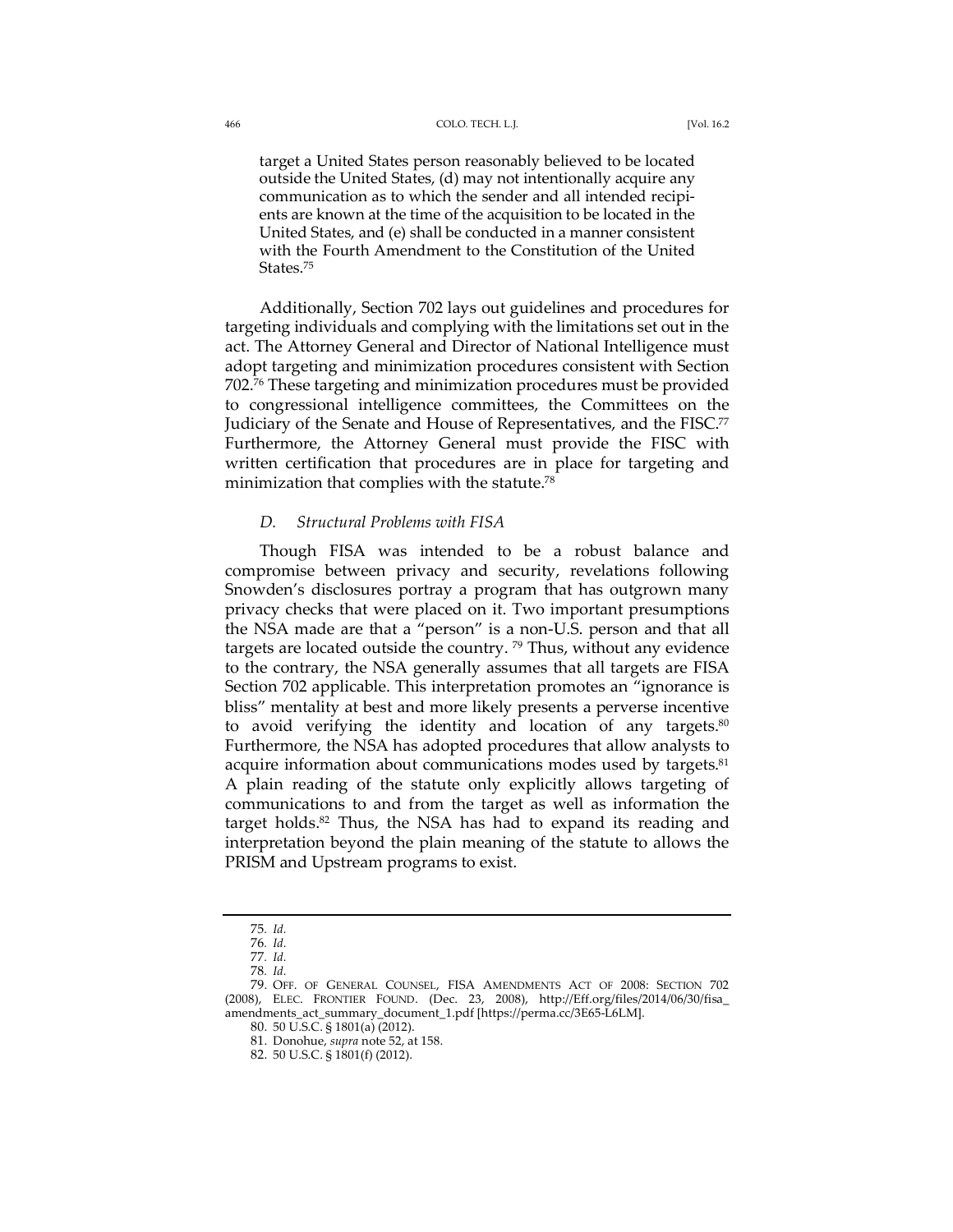#### 2018] *SECTION 702 MALFISANCE* 467

According to Laura Donohue, a FISA expert, it is the fault of both Congress and the FISC that overreaches of FISA were permitted.83 She asserts that enough information was available in Congress for members to make informed decisions about how FISA could theoretically be used; Congress was accurately informed about the program, could have stopped the program, and yet chose to continue it. 84 Thus, either through negligence or lack of sheer courage to take a public stand, Congress failed to fully vet the law before passing it. She also says the FISC also had an opportunity to protect privacy concerns and weigh in on the implications the statute would have on the Fourth Amendment.<sup>85</sup> By 2011, the FISC realized the implications of NSA's interpretation of Section 702. <sup>86</sup> The FISC determined that there was a history of substantial misrepresentations by the NSA within the collection program.<sup>87</sup> It also noted that it was a crime to "engage  $\dots$ disclose . . . or use information obtained under color of law by electronic surveillance knowing, or having reason to know that the information was obtained through electronic surveillance not authorized by statute."88 However, the FISC noted that through the Upstream program, surveillance is exactly what did happen.89 The FISC found the targeting procedures to be within the law; despite the statute banning the interception of domestic conversations and the NSA's admission that it knowingly intercepts entirely domestic conversations, the FISC determined that the NSA's actions fell within the statute.<sup>90</sup>

Moreover, Section 702 was supposed to address concerns about "reverse targeting" or "backdoor searches."<sup>91</sup> This procedure targets someone outside the U.S. in order to obtain information about someone within the U.S. by using foreign targets as a proxy to circumvent legal protections afforded to those within the U.S. However, changes by the NSA (with FISC approval) allowed the investigation of content previously collected in the PRISM and upstream telephony collection program using the names and identities of U.S. people.92 Justifying this, the FISC found that "[l]ike all other

<sup>83.</sup> Donohue, *supra* note 52, at 158-59.

<sup>84.</sup> Donohue, *supra* note 52, at 158-59.

<sup>85.</sup> Donohue, *supra* note 52, at 159.

<sup>86.</sup> Donohue, *supra* note 52, at 159.

<sup>87.</sup> [Redacted], 2011 WL 10945618 (FISC 2011).

<sup>88</sup>*. Id.*

<sup>89</sup>*. Id.*

<sup>90.</sup> Donohue, *supra* note 52.

<sup>91.</sup> Jennifer Granick, *Reforming FISA: A Critical Look at the Wyden/Udall Proposal and Foreign Surveillance*, CENTER FOR INTERNET & SOC'Y (Sept. 30, 2013), http://cyberlaw.stanford.edu/publications/reforming-fisa-critical-look-wydenudallproposal-and-foreign-surveillance [https://perma.cc/9QKW-W666].

<sup>92.</sup> James Ball & Spencer Ackerman, *NSA Loophole Allows Warrantless Search for U.S. Citizens' Emails and Phone Calls*, GUARDIAN (Aug. 9, 2013, 12:08), https://www.theguardian.com/world/2013/aug/09/nsa-loophole-warrantless-searchesemail-calls [https://perma.cc/3T8T-F7X4].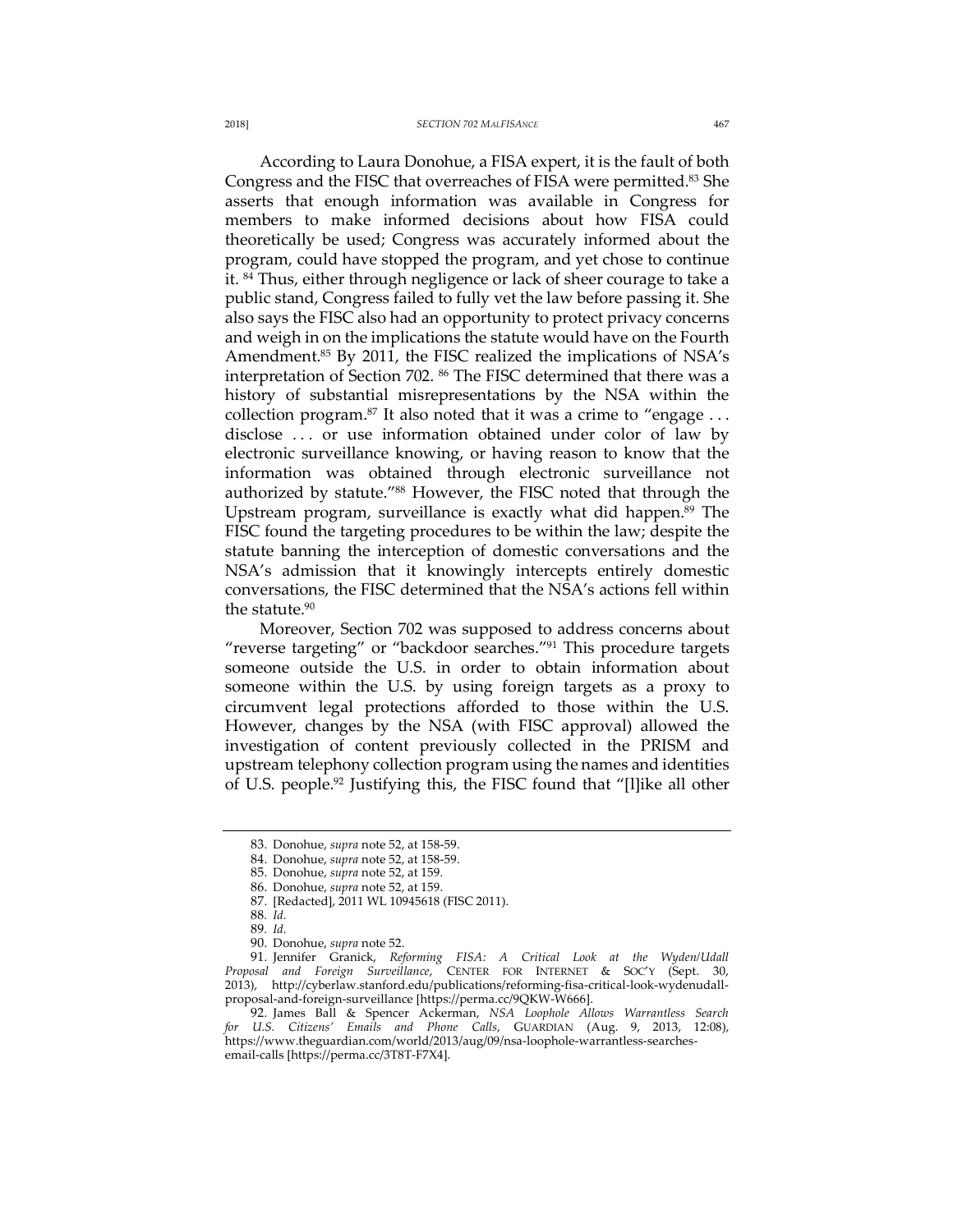NSA queries of Section 702 collection, queries using United Statesperson identities would be limited to those reasonably likely to yield foreign intelligence information."93

Thus, in light of the existing programs under Section 702, the way they are being used, the circumvention of American privacy protections that FISA was supposed to protect, and the continuous breakdowns by those institutions that are supposed to check FISA, it is unsurprising that many people have been especially critical of FISA. Congressional senators such as Wyden and Udall have found common ground with academics and interest groups investigating any overreaches of power.<sup>94</sup>

However, many academics and politicians who wish to reform FISA propose changes within the system and statute to reform the law.95 While these changes would be very important, there are many reasons to be skeptical of their impact. First, this article has already documented the failure of congressional and judicial oversight that was supposed to ensure that such FISA violations did not occur in the first place. The NSA "legally" conducted its current actions with congressional and FISC permission. To expect both Congress and the FISC to therefore change the status quo and rein in the FISA may be naive. Furthermore, there may be less incentive to do so. As earlier described in the article, President Obama raised an interesting point when he stated that he takes FISA quite seriously because he will one day be a private citizen and FISA will therefore apply to him. Unlike Obama, many members of Congress and members of the FISC are likely to keep their jobs in the near future.<sup>96</sup> Therefore, they may have less incentive to ensure that privacy considerations matter, as it is less likely to affect them personally. Similarly, changing FISA from within puts great faith in the notion that Congress and the FISC will appropriately change FISA without input from those it most impacts (U.S. citizens). Changing the statute alone is not enough to solve current problems.

#### II. SOLUTIONS

Three particularly significant ways to reform FISA are changing court oversight, forging new privacy rights through consumer action,

<sup>93.</sup> [Redacted], 2011 WL 10945618 (FISC 2011).

<sup>94</sup>*. See, e.g.*, Ron Wyden, *Wyden and Udall Statement on the Declassification of FISA Court Opinions on Bulk Collection of Phone Data* (Sept. 10, 2013), https://www.wyden.senate.gov/ news/press-releases/wyden-and-udall-statement-on-the-declassification-of-fisa-courtopinions-on-bulk-collection-of-phone-data [https://perma.cc/Y9SQ-J8MA]; Donohue, *supra* note 52; Dia Kayyali, *What You Need to Know About the FISA Court—and How It Needs to Change*, ELEC. FRONTIER FOUND. (Aug. 15, 2014), https://www.eff.org/ deeplinks/2014/08/what-you-need-know-about-fisa-court-and-how-it-needs-change

<sup>[</sup>https://perma.cc/9NEV-XB5F].

<sup>95</sup>*. See, e.g.*, Kayyali, *supra* note 94.

<sup>96</sup>*. Reelection Rates over the Years*, OPEN SECRETS, https://www.opensecrets.org/ overview/reelect.php (last visited Mar. 31, 2018) [https://perma.cc/Z6DN-FWF6].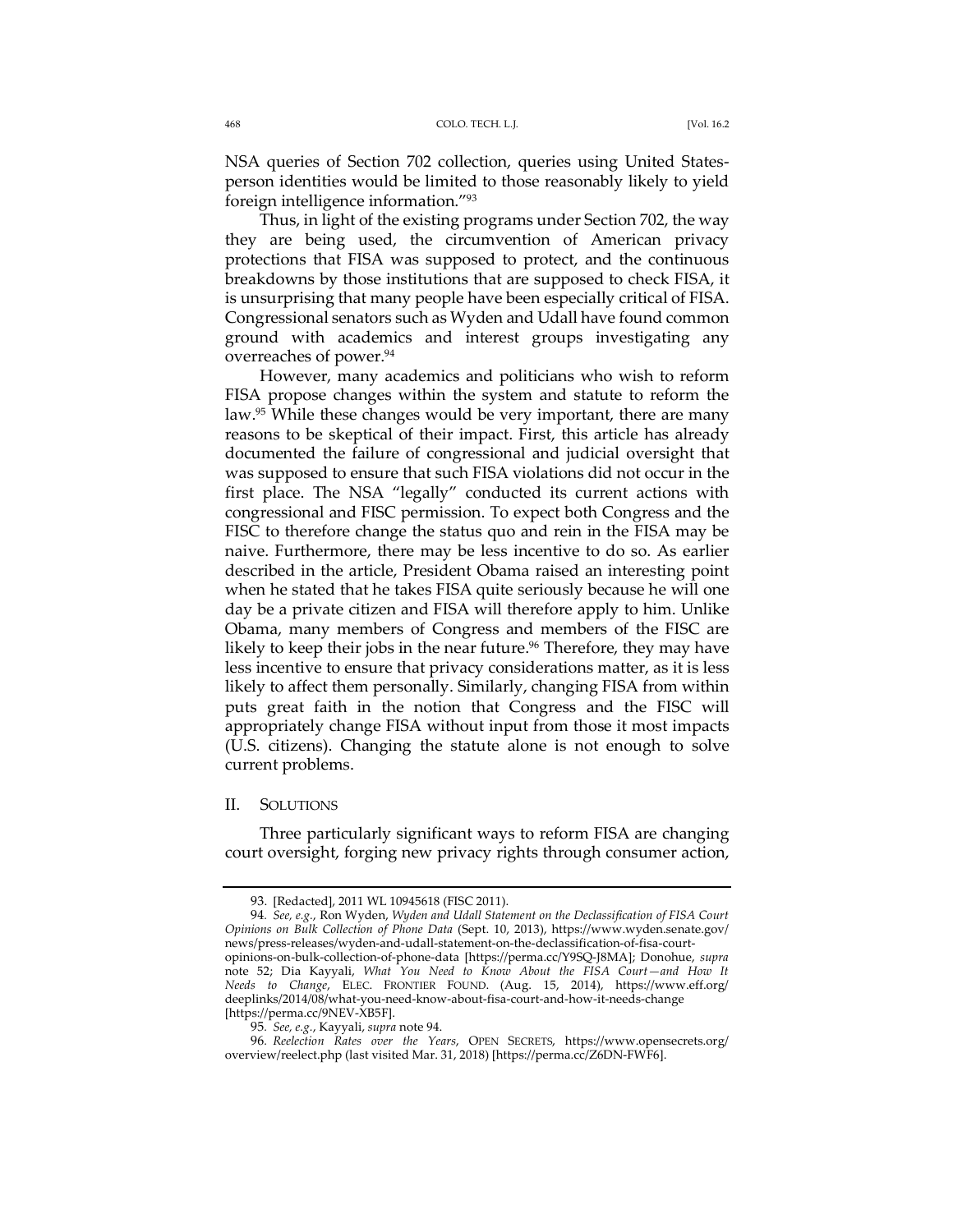and creating privacy rights through company action. While each of these actions alone will help protect privacy interests under FISA, all three are needed to create significant change.

Changes to the judicial nomination process for the court that oversees FISA may make the judicial process less of a rubber stamp and more transparent, which will allow consumers more information through which they can start to advocate for their rights. As consumers form rights, they can pressure companies to implement more privacy measures. And companies have greater political and economic power to both pressure the government and implement broad reforms which will lead to different court oversight. However, the fact that all of these changes depend on each other helps explain why change is so difficult in the first place: lack of change in one area creates inertia against change in other areas as well.

### *A. Court Oversight*

One of the supposed primary checks on FISA is the court system created by the statute itself. Much like Article III courts ensure that legislation falls within constitutional boundaries, FISA provided for the FISC to help oversee FISA and ensure that government officials did not abuse their power.<sup>97</sup> However, whether the FISC actually provides an actual check for FISA 702 surveillance is debatable.

The FISC was established as part of the original version of FISA in 1978, and its role is to oversee governmental requests for surveillance.<sup>98</sup> The FISC is responsible for conducting hearings and authorizing four traditional FISA activities: (1) electronic surveillance, (2) physical searches, (3) pen/trap surveillance, and (4) compelled production.99 Additionally, under the 2008 FISA amendment, the FISC is responsible for reviewing the government's targeting and minimization procedures related to programmatic surveillance.<sup>100</sup>

The current FISC consists of eleven judges, three of whom live within twenty miles of the District of Columbia.<sup>101</sup> The Chief Judge of the United States Supreme Court is charged with appointing judges to the FISC without confirmation or oversight by the U.S. Congress.102 Since FISA was passed, all three chief justices have been appointed by Republican presidents, including the current chief justice, Justice

<sup>97</sup>*. About the Foreign Intelligence Surveillance Court*, FISC, http://www.fisc.uscourts.gov/ about-foreign-intelligence-surveillance-court (last visited June 14, 2018) [https://perma.cc/ XG87-5JKD].

<sup>98</sup>*. Id.* 99*. Foreign Intelligence Surveillance Court*, ELEC. PRIVACY INFO. CTR., https:// epic.org/privacy/surveillance/fisa/fisc/ (last visited June 14, 2018) [https://perma.cc/3NL6- E72X].

<sup>100.</sup> H.R. Res. 6304, 110th Cong. (2008).

<sup>101.</sup> FISC, *supra* note 97.

<sup>102</sup>*. Id.*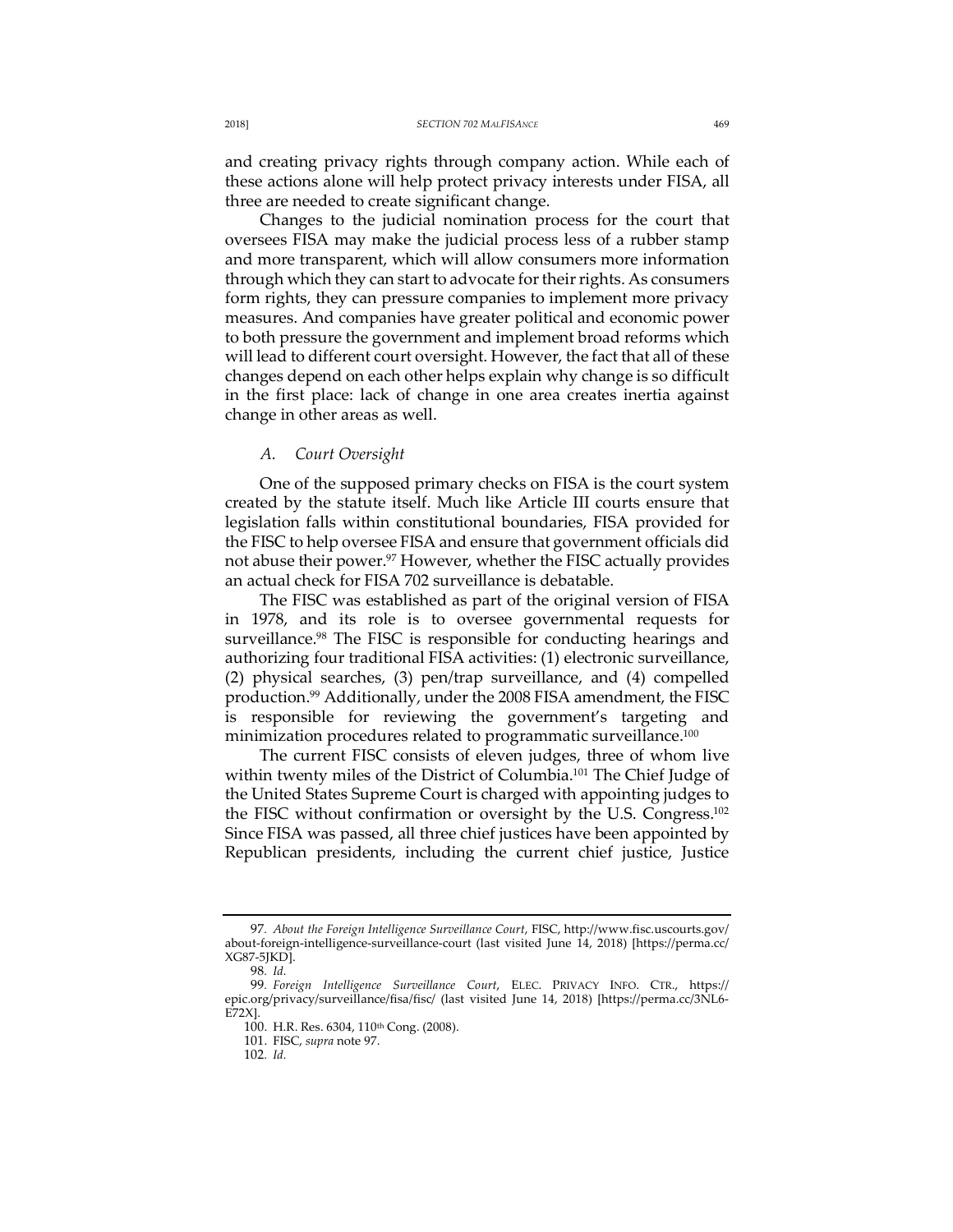Roberts.103 The current appointment process has resulted in a FISC comprised of Republican judges. 104

The court's most impactful decisions are those that ensure that the NSA's actions comply with both FISA and individual warrant requirements. By statutory design, all warrant hearings in front of the court are conducted *ex parte*. <sup>105</sup> When government lawyers decide that a certain communication needs to be targeted, they can present the case to the court and receive a ruling on the same day.<sup>106</sup> When individuals are targeted, it is unlikely that they will ever learn of the court's decision, as those decisions are not public.107 When the government is asking another entity, such as Google, to turn over information or surveillance on an individual, it is unlikely that the company will even know it is a party in the hearing until after a decision has been reached.108

Some critics believe that this *ex parte* process unbalances court proceedings too far in favor of the government. While some judges on the FISC have agreed and worked to notify the other parties involved while the proceedings are underway,<sup>109</sup> all such efforts by judges have later been reversed upon appeal.<sup>110</sup> Thus, critics of the FISC argue that the combination of *ex parte* proceedings, the secrecy of the FISC, and the lack of diversity among the judges have resulted in very little protection of people's privacy. Indeed, looking at released figures from the court, from 1979 to 2013 a total of 35,529 requests for surveillance were submitted.<sup>111</sup> Of all the requests submitted, five hundred thirtythree were modified under court direction and only twelve were denied.112 The rest of the requests were approved.113 Pro-privacy opponents have argued that this makes the court merely a rubber

<sup>103.</sup> United States Foreign Intelligence Surveillance Court Letter to Patrick Leahy, FISC (July 29, 2013), http://www.fisc.uscourts.gov/sites/default/files/Leahy.pdf [https://perma.cc/ K3U4-XY00].

<sup>104.</sup> CHART OF PAST AND CURRENT MEMBERS OF FISC COURT, FISC (2016), http:// www.fisc.uscourts.gov/sites/default/files/FISC%20FISCR%20JUDGES%20May%2020%2020

<sup>16.</sup>pdf [https://perma.cc/B4XV-ALCG]. Court, ELEC. PRIVACY INFO. CTR., https://epic.org/privacy/surveillance/fisa/fisc/ (last visited June 14, 2018) [https:// perma.cc/E7FF-FNGN].

<sup>106</sup>*. Id.*

<sup>107</sup>*. Id.*

<sup>108</sup>*. Id.*

<sup>109.</sup> Tim Cushing, *Unsealed Yahoo/FISA Documents Show NSA Expected Company, FISC Judge to Operate on Zero Information*, TECHDIRT (May 5, 2016, 11:41 AM), https://www.tech dirt.com/articles/20160504/08000134343/unsealed-yahoo-fisa-documents-show-nsa-expect ed-company-fisc-judge-to-operate-zero-information.shtml [https://perma.cc/3RC5-UA9P]. 110*. Id.*

<sup>111</sup>*.* ELEC. PRIVACY INFO. CTR., *supra* note 105.

<sup>112</sup>*. Id.*

<sup>113</sup>*. Foreign Intelligence Surveillance Act Court Orders 1979-2015*, ELEC. PRIVACY INFO. CTR., http://epic.org/privacy/surveillance/fisa/stats/default.html (last visited Apr. 1, 2018) [https://perma.cc/GL22-V3DQ].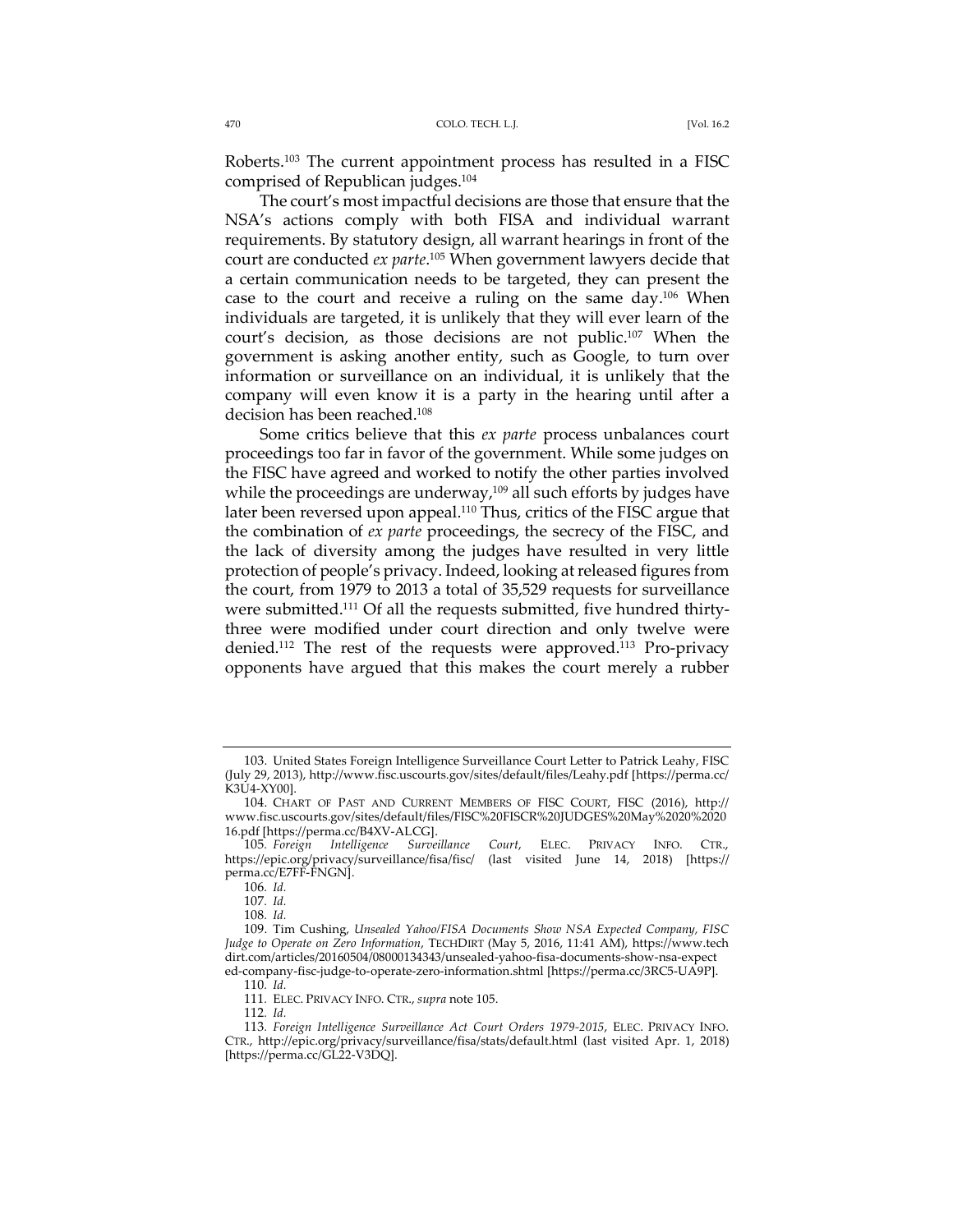stamp instead of a real check on abuse of power.114 Proponents of the government argue that the FISC acts as a deterrent, so that the government only brings appropriate requests to begin with.115

However, as described above, many of the interpretations by the NSA seem to violate both the spirit and plain letter of FISA. As detailed above, particularly egregious is the FISC's ruling on the collection of domestic data; the FISC recognized that the NSA's collection of domestic collection violated the law, but simply punted on the issue by stating that safety concerns overrode any such considerations. The FISC's responsibility is to ensure that appropriate balancing of security and privacy concerns occurs, so there must be some actual balancing to ensure that the law works. If security always trumps privacy, then FISA runs into the same legal standing problem that prompted the surveillance to be moved to FISA in the first place.<sup>116</sup> Additionally, when a court fails to provide proper oversight of the act, additional constitutional concerns may be raised.

In an environment where the FISC holds enormous power (it has been called "a parallel Supreme Court"), $117$  it is important that its decisions rest on appropriate analysis. This is especially important because the procedure of the FISC only allows for the government to present its side. As there is no opposing counsel to examine and point out weaknesses in the government's case, the burden then falls upon the judges to appropriately vet each case. However, the high percentage of approved requests portrays a system that does not appropriately balance this burden. Indeed, the fact that only twelve requests have ever been denied in more than thirty years and over thirty-five thousand requests suggests that the FISC has fallen victim to the government's influence.

Capture is a well-known phenomenon where an agency becomes dominated by the industries it is charged with regulating.118 Many times it occurs because special interests have a unique ability to dominate an agency while the general public does not. The excessive number of decisions in the government's favor gives the FISC the appearance of capture. However, in the FISC's case, the capture occurs not because any judge has a more specific interest in being on the FISC but rather because the nomination process is insulated. When only the

<sup>114</sup>*. E.g*., Dina Temple-Taston, *FISA Court Appears to be Rubber Stamp for Government Requests*, NPR (June 13, 2013), http://www.npr.org/2013/06/13/191226106/fisa-court-appears -to-be-rubberstamp-for-government-requests [https://perma.cc/DSH2-CR8F].

<sup>115.</sup> ACLU v. Clapper, 13CV3994 (S.D.N.Y. 2013), https://www.aclu.org/files/assets/ order\_granting\_governments\_motion\_to\_dismiss\_and\_denying\_aclu\_motion\_for\_prelimin ary\_injunction.pdf [https://perma.cc/X3NQ-YLKV].

<sup>116.</sup> *See infra* p. 12 (showing that surveillance powers were originally moved to the FISA to prevent unfettered power to spy without proper checks).

<sup>117.</sup> Eric Lichtblau, *In Secret, Court Vastly Broadens Powers of N.S.A.*, N. Y. TIMES (July 6, 2013), http://www.nytimes.com/2013/07/07/us/in-secret-court-vastly-broadens-powers-ofnsa.html [https://perma.cc/U4AG-G4A5].

<sup>118</sup>*. Captured Agency*, U.S. LEGAL, https://definitions.uslegal.com/c/captured-agency/ (last visited June 14, 2018) [https://perma.cc/T2Y9-FZ45].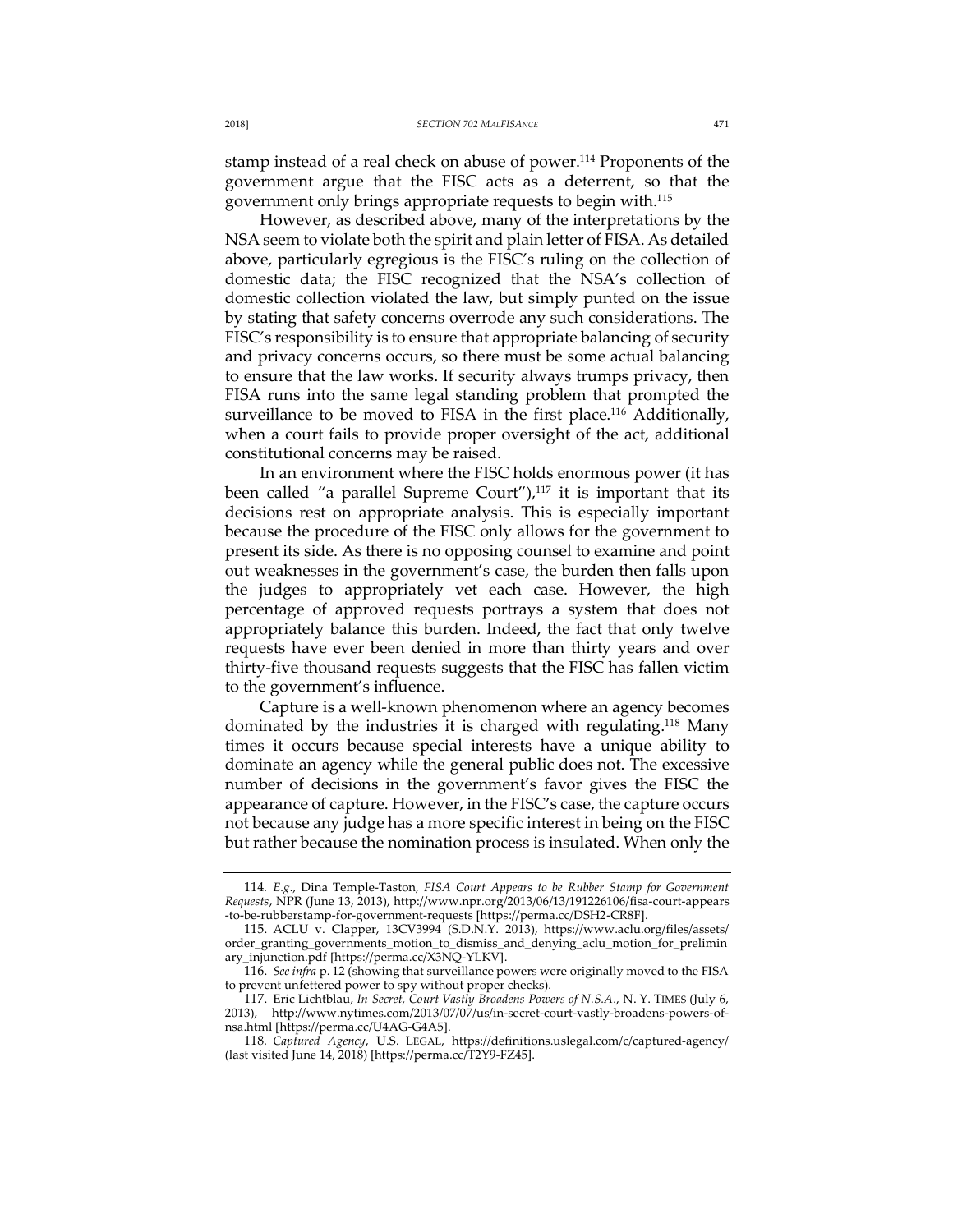Chief Justice of the Supreme Court may nominate candidates (without advice and confirmation from any other branch or agency) and all chief justices share many of the same ideological parallels (they have all been conservative), there is a real risk that many of the nominees may share similar ideals and perspectives as well. While this "group think" may help the court achieve greater efficiency, considerable evidence suggests this does not promote as much critical thinking as when a group has diverse members.119 In dealing with important constitutional issues with little oversight, it is essential that the FISC sacrifice some efficiency for critical inquiry.

Promotion of diverse judges should be the goal of the FISC. Indeed, some proposals for increasing diversity are already in place. Senator Blumenthal has proposed that each of the chief judges of the twelve major appeals courts select a district judge. While Justice Roberts could pick a review panel, six other Supreme Court justices would approve it.120 Another proposal, parallel to that for all federal judges, provides for nomination by the President and approval by the U.S. Senate. Finally, another proposal suggests that congressional leaders pick eight of the Court's members.121

None of the proposals is certain to solve the problem. Each of the proposals suggested has strengths and weaknesses. Senator Blumenthal's proposal may indeed provide the most diverse pool of applicants. The chief justices of appellate courts are very likely to have a diverse set of ideals that would presumably be reflected in their appointments. The downside of this arrangement is twofold. First, there is a real fear that the process may also become politicized, and thus judges will not appoint the most qualified candidate, but someone that they like. Secondly, the bigger fear is that the court may end up with such divergent views that it may inhibit the FISC's ability to correctly do its job. If such divergent views exist that each case that comes before the FISC is a judicial battle (instead of only novel or very complex issues), it could slow the FISC's ability to handle its case load. Because of the vital nature the court plays in protecting constitutional

<sup>119.</sup> Anna Johansson, *Why Workplace Diversity Diminishes Groupthink and How Millennials Are Helping*, FORBES (July 20, 2017, 2:56 PM), https://www.forbes.com/ sites/annajohansson/2017/07/20/how-workplace-diversity-diminishes-groupthink-and-how -millennials-are-helping/#5b4dddad4b74 [https://perma.cc/QK2K-HSX4].

<sup>120.</sup> Charlie Savage, *Robert's Picks Reshaping Secret Surveillance Court*, N.Y. TIMES (July 25, 2013), http://www.nytimes.com/2013/07/26/us/politics/robertss-picks-reshapingsecret-surveillance-court.html?hp&\_r=0 [https://perma.cc/5MND-A2X9].

<sup>121.</sup> It is, however, a positive development that the USA Freedom act, passed in June 2015, allows for amici curiae. These advocates from diverse backgrounds are tasked with helping the "legal argument that advances the protections of individual privacy and civil liberties; information related to intelligence collection or communications technology; or legal arguments or information regarding any other area relevant to the issue presented to the court." David Kravets, *Let the Snooping Resume: Senate Revives Patriot Act Surveillance Measures*, ARSTECHNICA (June 2, 2015, 3:20 PM), http://arstechnica.com/tech-policy/2015/06/ let-the-snooping-resume-senate-revives-patriot-surveillance-measures/ [https://perma.cc/T6 KP-AXWB]. While this is a positive development, the decision makers still remain the judges. As such, diversifying the bench still should remain a top priority.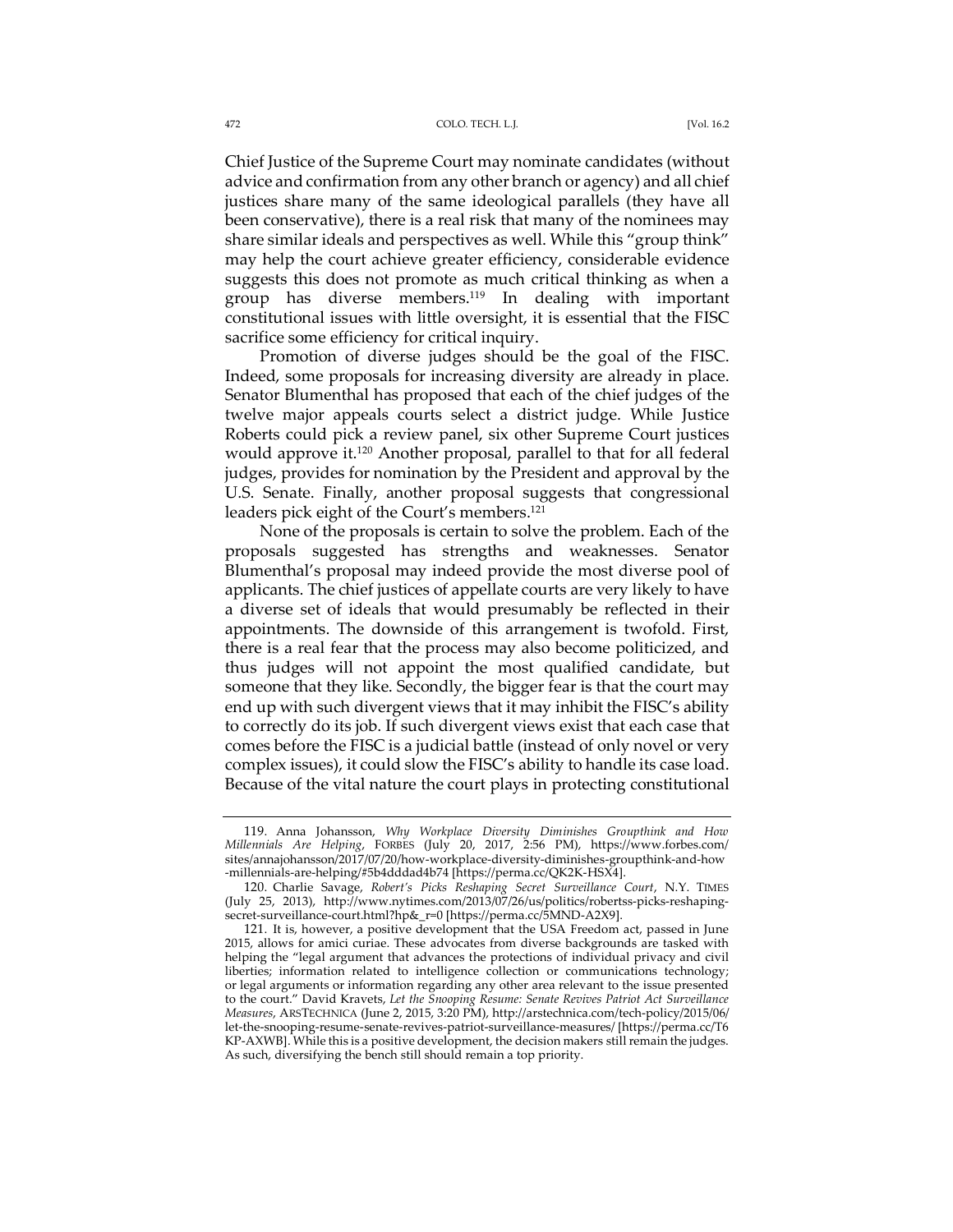rights while balancing national security, this slowdown could lead to dire circumstances (like the inability for the court to hold timely trials when national security is on the line).

The second suggestion might continue the line of concerns that currently surround the court. Nominations by the President are likely to also be extremely partisan, much like the recent nominations of Supreme Court justices. Because the FISA court holds so much power, and because privacy and national security are such controversial issues currently, it is unlikely that this would change for nominations to the FISA Court. Furthermore, as past confirmation hearings have shown, congressional confirmation has ceased to act like a check and instead either acts like mere rubber stamps or a blockade to the entire process.122 Combined, this process does not seem likely to lead to varied and nuanced judges on the FISA court.

Finally, the last suggestion also has the benefit of encouraging diverse judges on the FISA Court. The feasibility of this approach depends on who the congressional leaders are and how they frame the problem. Essentially, choosing the leaders from both the house and senate to choose four of the members each runs into the concern that if a party controls both houses in Congress and is the same party as the Supreme Court justice, then there still will not be any diversity of ideas. A successful tweak to this idea may be allow both the Democrats and the Republicans from each house of Congress to choose two nominees. This process would lead to consistently varied judges.

A more effective solution for this problem might be to allow the Senate and House panel on foreign intelligence to nominate and affirm the FISA judges. Doing so would have a number of positive benefits. Committee members are likely to be both very familiar with the subject area and the current threats, leading to some familiarity and expertise in determining factors which are important in FISA judges. Also, the committee is bipartisan, leading to a diversity of ideas about which judges to nominate. Finally, because the committees work so closely with each other and all strive for the same goal (protection of foreign security), there may be less needless blocking of other's nominations and nominations are unlikely to be so ideologically divergent from each other that they essentially stall the court and harm national security in the long run.

### *B. How Consumers Can Create Their Own Privacy Rights*

The assumption that legal rights are only exercised after legislation is passed is mistaken; rights are often forged and therefore exercised before the legal recognition of such a right. In fact, the history of many movements in the United States reflects that rights are forged rather than given. As the internet and internet surveillance is relatively

<sup>122.</sup> Indeed, nomination and confirmation processes often run along party lines.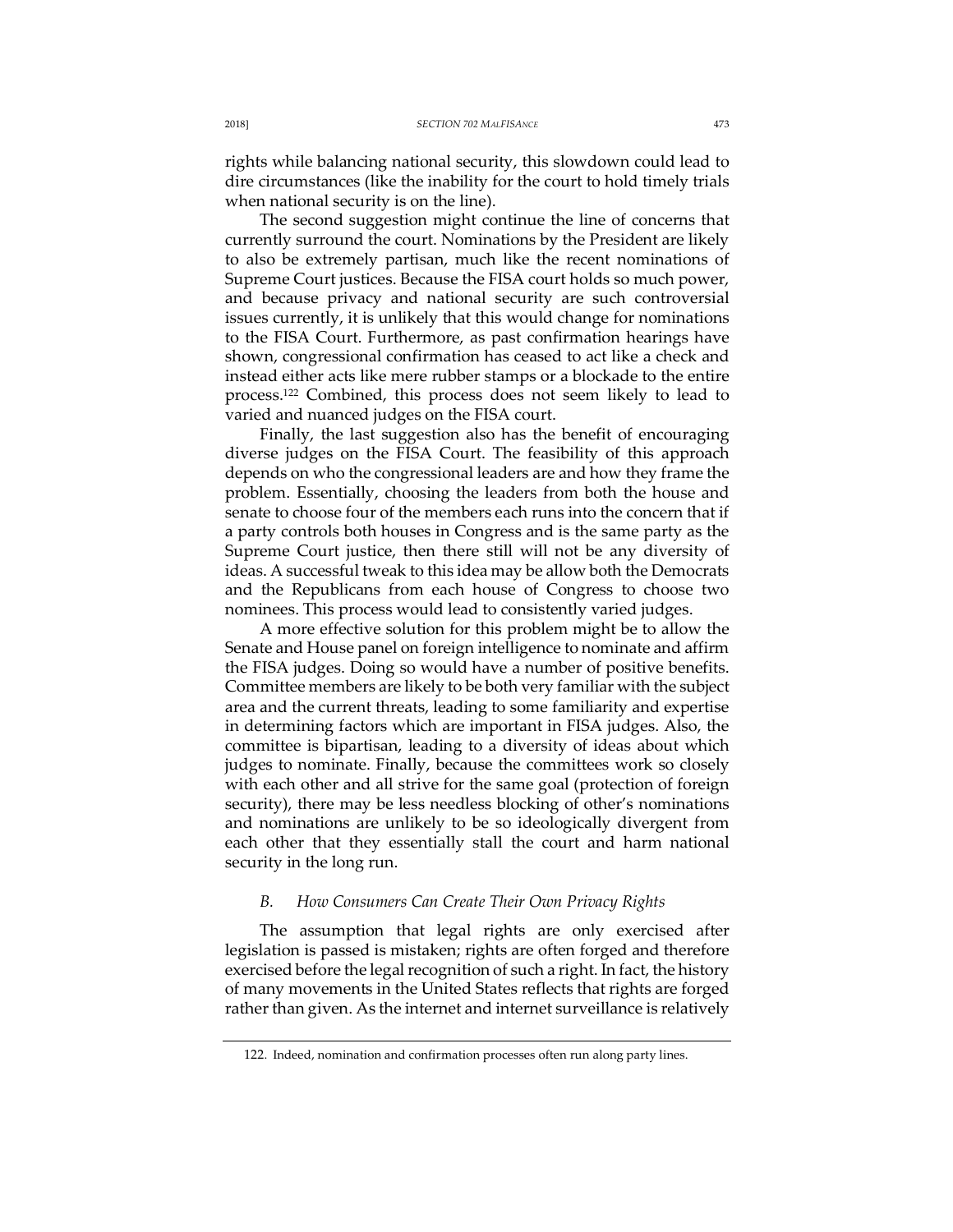new, many of the policies and procedures in this field are still settling. Consumers should not assume that the field is well balanced and should instead work to forge their own rights in this area.

Citizens should begin with Article III and state courts by challenging NSA surveillance on constitutional grounds. Courts have previously held that there is a constitutional right to privacy from government searches.123 However, it has been difficult to challenge FISA due to a Supreme Court holding that calling information, such as the phone number dialed, is beyond Fourth Amendment protection.124 In *Smith v. Maryland*, the Supreme Court held that because the consumer had voluntarily turned over the information to a third party (the phone company) for billing and collection purposes, consumers had relinquished any right to privacy with respect to the information.125 Applying this precedent to *Katz v. United States,*<sup>126</sup> courts have held that no one can have an expectation of privacy in records that they have handed over to someone else.127 The government has successfully argued that this precedent means that because Americans purposely turn over both phone data and internet data to other companies, Americans have given up any right to an expectation of privacy for that data.<sup>128</sup>

There are, however, many reasons to question this expansive understanding of *Smith*. Professor Laura Donohue argues that significant technological and societal changes mean that the intrusiveness of the technology and the resultant harm to U.S. citizens' privacy interests are fundamentally different from the situation the Court confronted in 1979.129 It is certainly true that society's reliance on and use of telephone and internet (which did not exist in a usable form when *Smith* was decided) has increased exponentially since *Smith* was decided. Therefore, under this theory, *Smith* should no longer be good policy, and government surveillance of today's technology would be over invasive.

Several new cases provide hope in this matter. Under the recently decided *United States v. Jones* in 2012, the Supreme Court held that Fourth Amendment search occurs where there is a trespass plus "an

<sup>123.</sup> Katz v. United States, 389 U.S. 347 (1967); Hale v. Henkel, 201 U.S. 43 (1906).

<sup>124.</sup> Smith v. Maryland, 442 U.S. 735 (1979).

<sup>125</sup>*. Id.*

<sup>126.</sup> The court held that Fourth Amendment privacy extends to a public phone booth and a search warrant is required to wiretap a phone booth. The court reasoned this was because the Fourth Amendment protects people, not places and so rejected the appellate argument that such a wiretap was not necessary because there had been no physical intrusion into the phone booth.

<sup>127</sup>*. See Maryland*, 442 U.S. 735 (1979). l

<sup>128</sup>*. Announce the Publication of Additional Foreign Intelligence Surveillance Court Filings*, DOJ (Apr. 25, 2014), https://www.justice.gov/opa/pr/department-justice-and-office-director -national-intelligence-announce-publication-additional [https://perma.cc/7MAD-PCBZ].

<sup>129.</sup> Laura K. Donohue, *Bulk Metadata Collection: Statutory and Constitutional Considerations*, 37 HARV. J.L & PUB. POL'Y 757–900 (2014).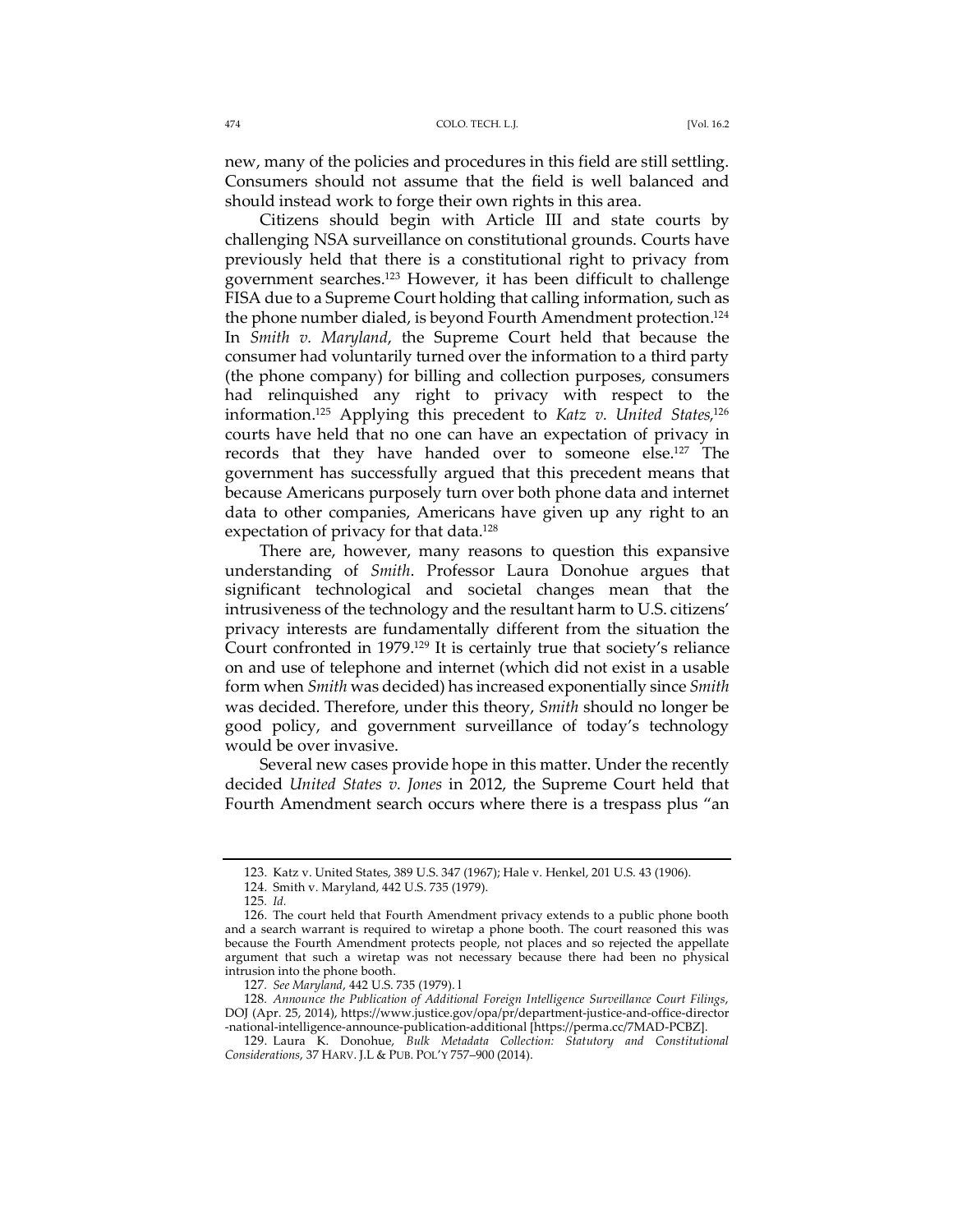attempt to obtain information."130 While not yet litigated, such an interpretation applied to online and telephony information could well find that the NSA did indeed pursue a Fourth Amendment search. Because the search was undertaken under Section 702 and without a warrant, such a search could be deemed illegal.

Other cases have challenged the constitutionality of FISA. However, the process has not been easy or quick, and even obtaining standing has proven to be difficult. In October of 2012, attorneys and human rights organizations challenged the legality of the 2008 FISA Amendment.<sup>131</sup> They argued to the Supreme Court that they sustained greater inconveniences because they were forced to secure their communications with parties overseas, which is where the government might target these communications for surveillance. The Supreme Court dismissed the case for lack of standing, stating that the applicants could not prove that the injury was certainly impending; that the injury was traceable to the FISA provision at issue; and that costs plaintiff incurred were traceable to FISA.132 However, some progress was made, as the Court at that time did not foreclose the possibility that other members who had suffered an actual injury could bring suit.133

Standing was briefly obtained on December 16, 2013 in *Klayman v. Obama*. <sup>134</sup> Subscribers of Verizon Wireless brought suit against the NSA, DOJ, Verizon Communications, President Obama, Attorney General Eric Holder, and the Director of the NSA.<sup>135</sup> They alleged that the government conducted a secret and illegal scheme to intercept vast quantities of domestic telephonic communications in violation of section 215 of FISA, which gives the government authority to compel the production of documents in a national security investigation.136 The D.C. District Court eventually held that the plaintiffs had standing; that the program constituted a search under the Fourth Amendment; and that subscribers were likely to succeed in showing that the government's searches and the NSA's analysis were unreasonable under the Fourth Amendment. The D.C. District Court enjoined the government from continuing to engage in bulk collection of data.137 However, progress was once again slowed, as the government later appealed the case, and the District of Columbia Circuit Court of Appeals stayed the injunction, holding that the

<sup>130.</sup> United States v. Jones, 132 S. Ct. 945 (2012).

<sup>131.</sup> Clapper v. Amnesty Intern. USA, 133 S. Ct. 1138 (2013).

<sup>132</sup>*. Id.*

<sup>133</sup>*. Id.*

<sup>134.</sup> Klayman v. Obama, 957 F. Supp.2d 1 (D.D.C. 2013).

<sup>135</sup>*. Id.*

<sup>136</sup>*. Id.*

<sup>137</sup>*. Id.*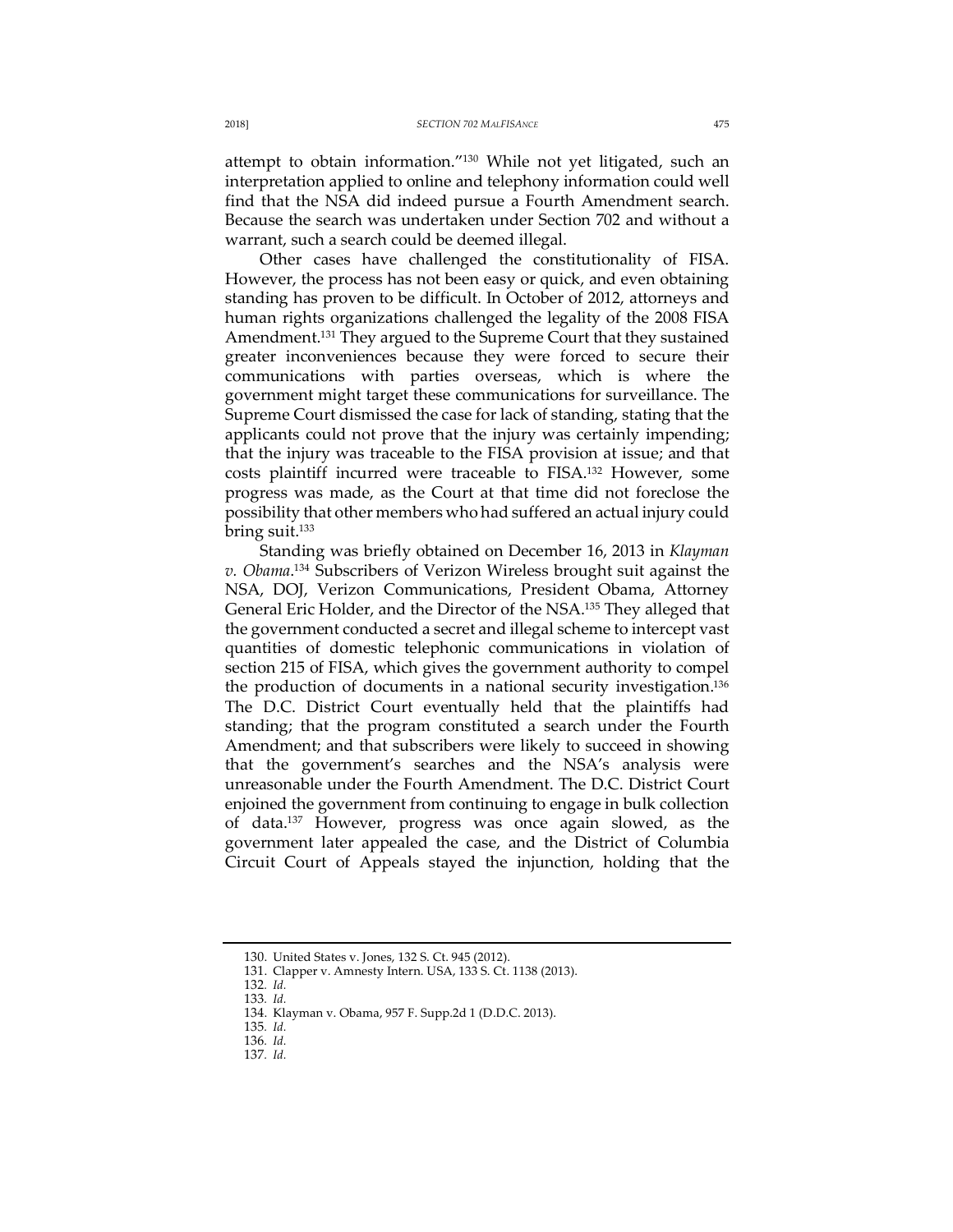collection of data by the NSA was legal under the Fourth Amendment.138

Next, in *ACLU v. Clapper*, the Second Circuit held that the telephone metadata program exceeded the scope of what Congress had authorized and thus violated the Patriot Act.<sup>139</sup> The ACLU had argued on behalf of subscribers to Verizon that the NSA had unconstitutionally invaded their privacy and Fourth Amendment rights by collecting call metadata.<sup>140</sup> The district court originally ruled that there was no reasonable expectation of privacy, finding that *Smith v. Maryland* meant that all the telephone service meta data was unprotected.141 However, on appeal, the Second Circuit held that FISA did not prohibit judicial review of the program. The Court of Appeals concluded that the collection of telephone metadata was not relevant to authorize counterterrorism investigations, and so the collection of information exceeded authority granted by FISA.142 The Second Circuit remanded the case back to the district court for proceedings consistent with the opinion.<sup>143</sup>

The Third Circuit finally entertained standing for an injury under 702 FISA in *Schuchardt v. President of the United States*. <sup>144</sup> A lawyer used email services by Google and Yahoo, as well as other search engines online.145 After finding that his documents may have been surveilled under the PRISM program, he sued the government.<sup>146</sup> The Third Circuit found that his allegations that bank account passwords, financial data, and privileged and confidential communications with his clients may have been illegally surveilled was a particularized enough injury to plead a case for standing.<sup>147</sup> However, the court stopped short of actually finding standing, remanding the case to district court to determine there was enough factual evidence to allow standing in this suit.<sup>148</sup> The case is still pending.<sup>149</sup>

Thus, the progression of cases shows that by continually bringing lawsuits, privacy advocates have made important gains, such as creating standing where previously the courts were reluctant to recognize these rights. Therefore, bringing future cases that

<sup>138.</sup> Klayman v. Obama, 805 F.3d 1148, (D.C. Cir. 2015) (noting that developments in *Amnesty v. Clapper* have laid precedent for finding that the NSA collection to be legal).

<sup>139.</sup> ACLU v. Clapper, 785 F.3d 787 (2d Cir. 2015).

<sup>140</sup>*. Id.*

<sup>141.</sup> ACLU v. Clapper, 959 F.Supp.2d 724 (S.D.N.Y. 2013).

<sup>142.</sup> Clapper, 785 F.3d.

<sup>143.</sup> *Id*.

<sup>144</sup>*.* Schuchardt v. Obama, 839 F.3d 336 (3d Cir. 2016).

<sup>145</sup>*. Id.*

<sup>146</sup>*. Id.*

<sup>147</sup>*. Id.*

<sup>148</sup>*. Id.*

<sup>149</sup>*. Id.*; *see also* Wikimedia Foundation v. National Security Agency, 857 F.3d 193 (4th Cir. 2017) (finding that that Wikimedia also plausibly alleged standing for a 4th amendment violation under its 702 FISA activities. The case was remanded for a factual inquiry on if the plaintiffs have standing).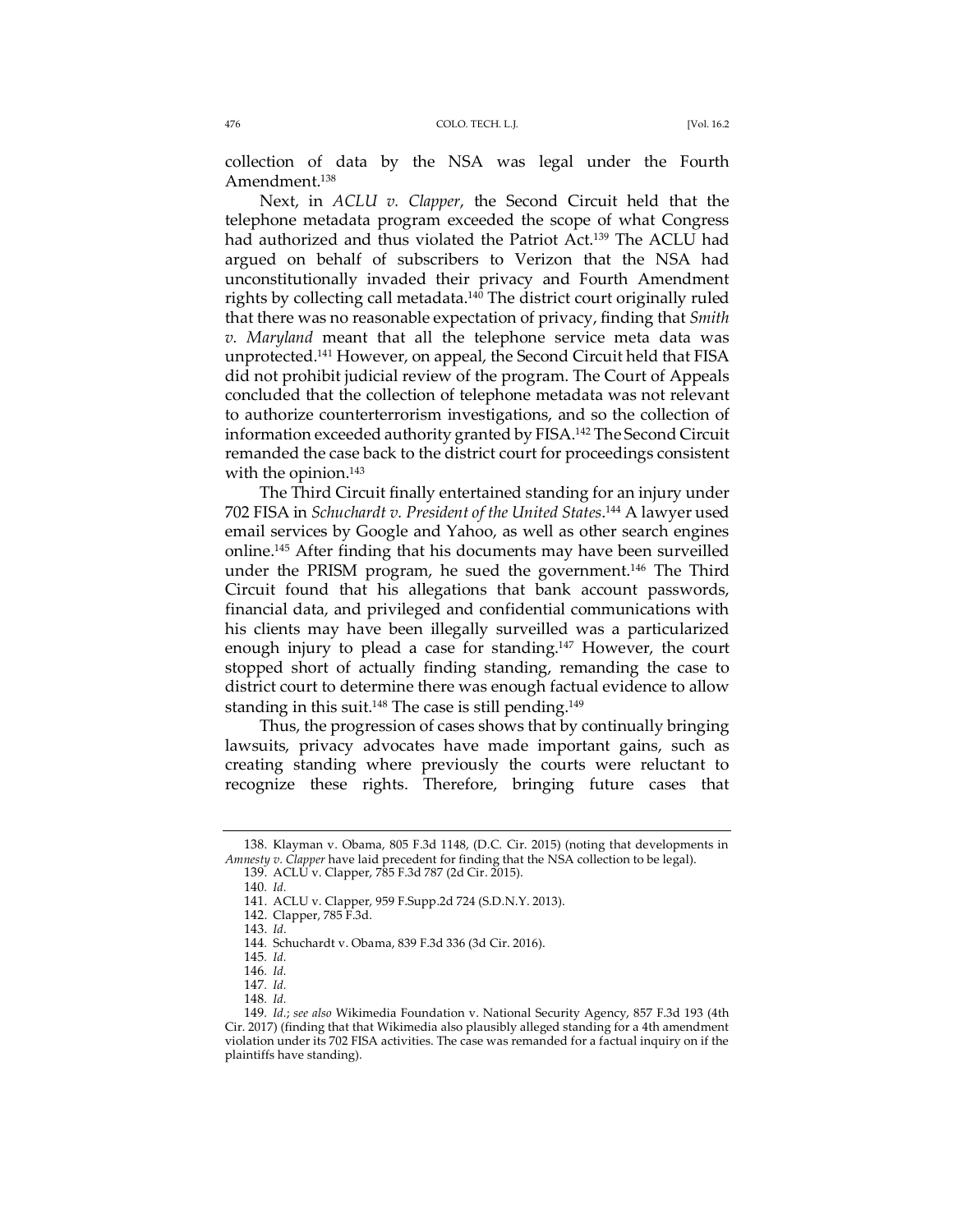continually challenge the constitutionality of FISA may lead to a creation of new privacy rights.

Another prominent way for consumers to forge policy rights is by pressuring the government and corporations directly. It was through this sort of direct pressure that the government changed its stance on data that companies were allowed to publicly release.150 Before Edward Snowden's disclosure, tech companies were not allowed to disclose they were involved in FISA Section 702.151 Only after the extent of the PRISM program was disclosed did consumer pressure on the government really begin.152 As a result of this pressure, the government changed its rules to permit the acknowledgement of the existence of FISA Section 702 requests by companies and also allowed companies to disseminate information on the number of requests they had received.<sup>153</sup> Similarly, consumer pressure on companies whose participation in the exposure of FISA Section 702 forced companies to start taking consumer privacy seriously. Google responded to consumer pressure by stating it was rushing to encrypt its data centers: "we see these government agencies as among the most skilled players in this game."154 By 2014, Google had announced that all Gmail communications were encrypted.155 The government has responded to consumer pressure as well. Attorney General Eric Holder and the Director of National Intelligence released a joint statement saying "the public interest in disclosing [information about FISA] now outweighs the national security concerns that required its classification."156

However, there is still work to be done. Pressure can be put on the government and companies to increase the transparency of PRISM requests and show exact or almost exact numbers instead of broad ranges. Furthermore, as of the publication of this article, many other companies have not promised to encrypt their data, including major companies, such as Yahoo. 157 Increased publicity can also be brought to the issue by pressuring the government to post warnings and terms of conditions on sites where users are susceptible to data interception. As a blueprint, this summer, European Parliament's civil liberties

<sup>150.</sup> Wyler, *supra* note 27.

<sup>151</sup>*. Id.*

<sup>152.</sup> Mark Hachman, *Facebook, Microsoft Disclose FISA requests, sort of*, PC WORLD (June 15, 2013, 8:43 AM), http://www.pcworld.com/article/2042125/facebook-microsoft-disclosefisa-requests-sort-of.html [https://perma.cc/GZ6U-JQYM].

<sup>153.</sup> O'Toole, *supra* note 36.

<sup>154.</sup> Gellman & Soltani, *supra* note 18.

<sup>155.</sup> Nicolas Lidzborski, *Staying at the Forefront of Email Security and Reliability: HTTPS-Only and 99.978 Availability*, GMAIL BLOG (Mar. 20, 2014), https://perma.cc/5GXL-R9SW.

<sup>156.</sup> Press Release, James Clapper, Director of National Intelligence, and Eric Holder, Attorney General, New Reporting Methods for National Security Orders (Jan. 27, 2014), https://www.dni.gov/index.php/newsroom/press-releases/198 press-releases-2014/1004-joint-statement-by-director-of-national-intelligence-james-clapperand-attorney-general-eric-holder-on-new-reporting-methods-for-national-security-orders [https://perma.cc/QBA7-YMFT].

<sup>157.</sup> Gellman & Soltani, *supra* note 18.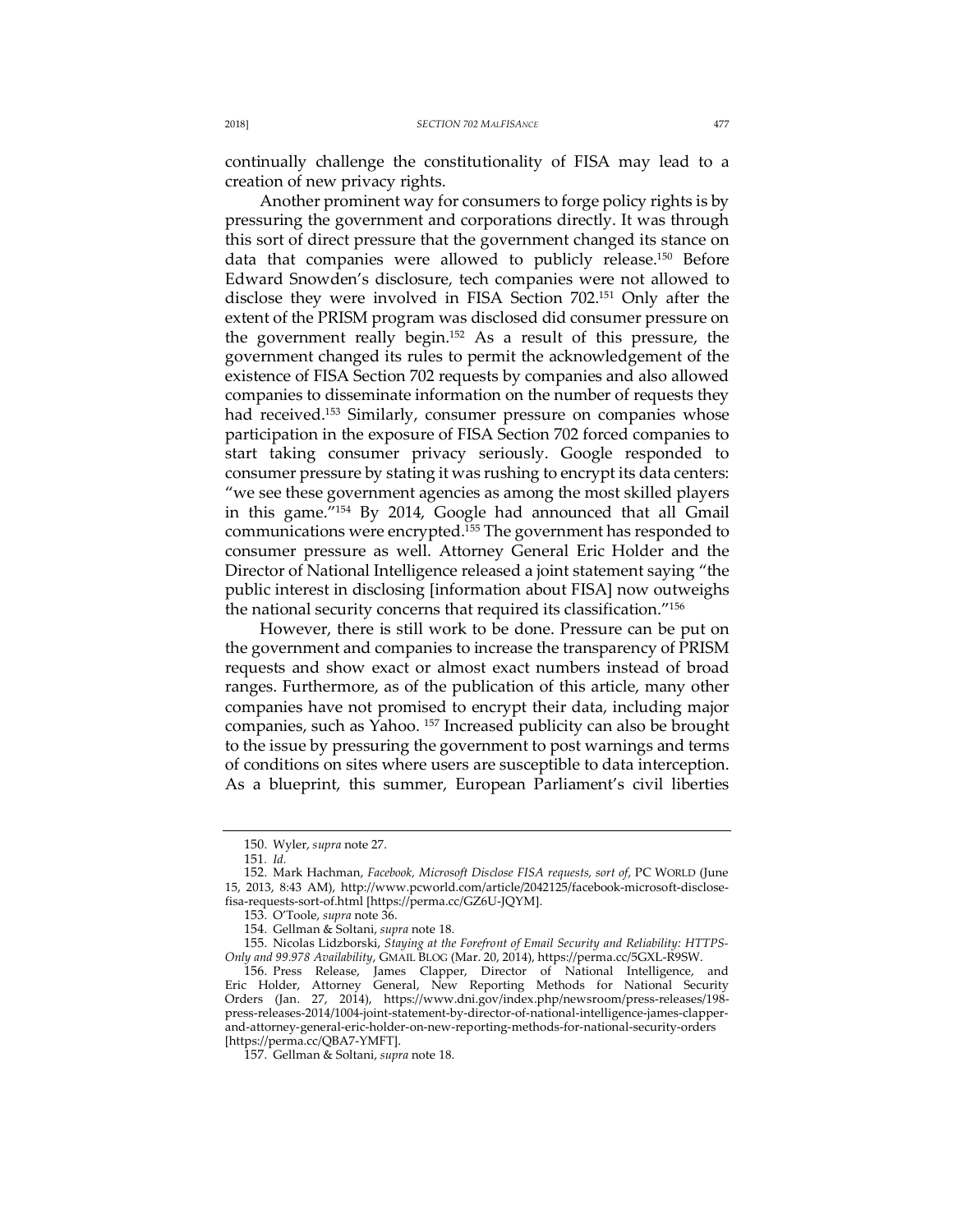committee was presented with a proposal to require every American website to send surveillance notices to EU citizens in order to force the U.S. government to reverse course. The notice stated,

The users should be made aware that the data may be subject to surveillance (under FISA 702) by the U.S. government for any purpose which furthers U.S. foreign policy. A consent requirement will raise EU citizen awareness and favor growth of services solely within EU jurisdiction. This will thus have economic impact on U.S. business and increase pressure on the US government to reach a settlement.158

## *C. Companies Can Protect Privacy Rights by Using Their Influence and Changing Their Terms of Service*

The exposure of the FISA Section 702 program has increased the pressure on companies to provide adequate security and privacy measures. What is important now is that companies recognize how important privacy considerations are to consumers and take appropriate measures to protect these interests.

First, companies have a duty (and a self-interest) to make the best possible effort to protect their customer's data. Before Snowden's disclosure, it was especially troubling that companies seemed not only to be giving up customer information upon a valid court order, but in some instances going beyond what the government requested. For example, The New York Times recently disclosed that Yahoo had secretly built a whole system that was not just scanning individual emails upon governmental request but scanning everyone's email.<sup>159</sup> On the other edge of the spectrum are companies like Apple and Twitter. Apple famously refused to jailbreak its phone for the FBI in the San Bernardino shooting case, due to privacy and security considerations. Twitter is notorious for resisting government requests under FISA Section 702 and only giving up the least amount of required information when it is forced to comply.160 Famously, Twitter refused to set up a locked box system to make government access of data easier.161

Insistence on privacy by these companies is not a lost cause. For example, once it was disclosed that Facebook was a participant in the PRISM program, Facebook lobbied the White House, DOJ, and

<sup>158.</sup> Timm, *supra* note 47.

<sup>159.</sup> Charlie Savage & Nicole Perlroth, *Yahoo Said to Have Aided U.S. Email Surveillance by Adapting Spam Filter*, N. Y. TIMES (Oct. 5, 2016), http://www.nytimes.com/2016/10/06/ technology/yahoo-email-tech-companies-government-investigations.html [https://perma.cc /G3BN-K4MD].

<sup>160.</sup> Mike Masnick, *More Details on PRISM Revealed: Twitter Deserves Kudos for Refusing to Give In*, TECHDIRT (June 8, 2013, 12:28 PM), https://www.techdirt.com/articles/20130608/ 09315223373/more-details-prism-revealed-twitter-deserves-kudos-refusing-to-give.shtml [https://perma.cc/L49P-ZS2D].

<sup>161</sup>*. Id.*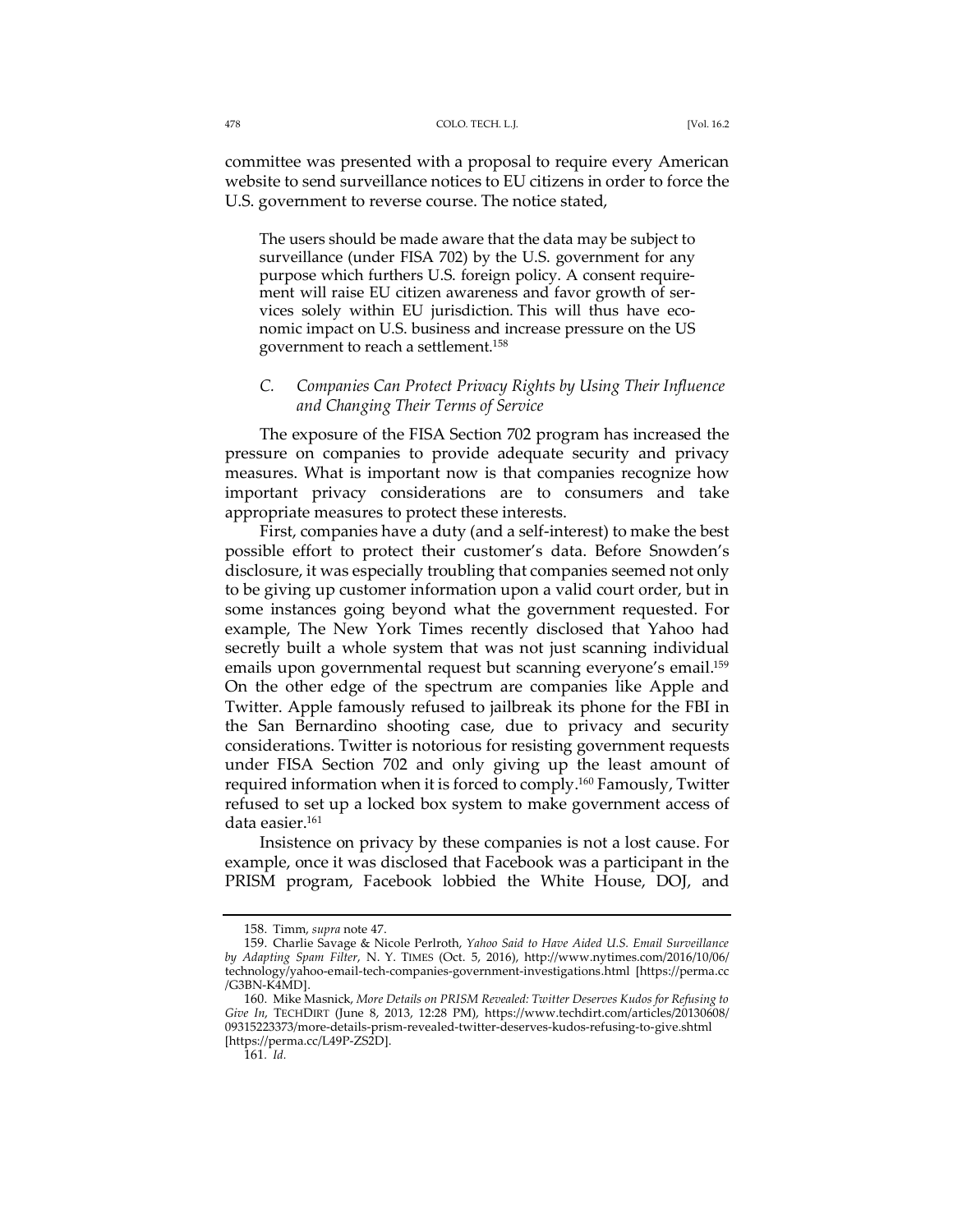intelligence officials with more than one hundred calls asking for permission to release data. 162 This was an integral part of efforts to pressure the government into transparency. Currently, Twitter is challenging the transparency report in California courts.163

Thus, whether motivated by self-interest in keeping their customer base<sup>164</sup> or a real desire to fight for privacy rights, companies now have a real interest in pursuing privacy safeguards against the government. Furthermore, the influence and clout that these companies wield, as evidenced by Facebook's calls to the White House, may lead them to get quicker returns than U.S. citizens undertaking the same endeavors.

Secondly, companies can work to create terms of service that adequately explain the privacy challenges the company faces, the safeguards which exist to protect their information, and the steps actively being taken to protect their data. Such terms of service do not need to be specific and impinge upon national security, but should at least make the customer aware. For example, terms of service need not mention the PRISM program but should state that all information is available to the government upon proper request.

### **CONCLUSION**

FISA was supposed to help protect American citizens by providing appropriate safeguards to balance privacy and government surveillance. As more information has become available about the program, it has become clear that Section 702 favors national security at the expense of privacy for U.S. citizens. This is especially important because Section 702 was specifically contemplated to exclude communication of domestic residents. FISA enacted Section 703 and 704 for domestic surveillance and these sections include stronger limitations on what the government can do so that it complies with constitutional protections afforded to U.S. citizens. Much of the swing in the balance is not the actual statute itself, but the interpretations of the statute by the NSA with the compliance of the FISC. These interpretations have expanded the definition of what falls under Section 702 to include domestic communication, arguably in violation of the law.

<sup>162</sup>*. Facebook, Microsoft Disclose Government Data Requests, but Google Balks*, WALL ST. J. (June 14, 2013, 9:24 PM), http://blogs.wsj.com/digits/2013/06/14/facebook-got-fewer-than-10000-gov-data-requests-in-2nd-half-of-2012/ [https://perma.cc/YZL5-7W2J].

<sup>163.</sup> Mealey's, *Twitter Asserts Its Right to Challenge FISA Limits on Reporting DOJ Requests*, LEXISNEXIS (Feb. 9, 2016), http://www.lexislegalnews.com/articles/5889/twitter-asserts-itsright-to-challenge-fisa-limits-on-reporting-doj-requests [https://perma.cc/L4UJ-YYUQ].

<sup>164.</sup> While many may not leave Yahoo entirely, many customers and advocates were upset to learn that their privacy had been breached. *See e.g.*, Andrew Crocker & Mark Rumold, *Yahoo Email Surveillance: The Next Front in the Fight Against Mass Surveillance*, ELEC. FRONTIER FOUND. (Oct. 4, 2016), https://www.eff.org/deeplinks/2016/10/yahoo-emailsurveillance-next-front-fight-against-mass-surveillance [https://perma.cc/J3BV-Y6T9].